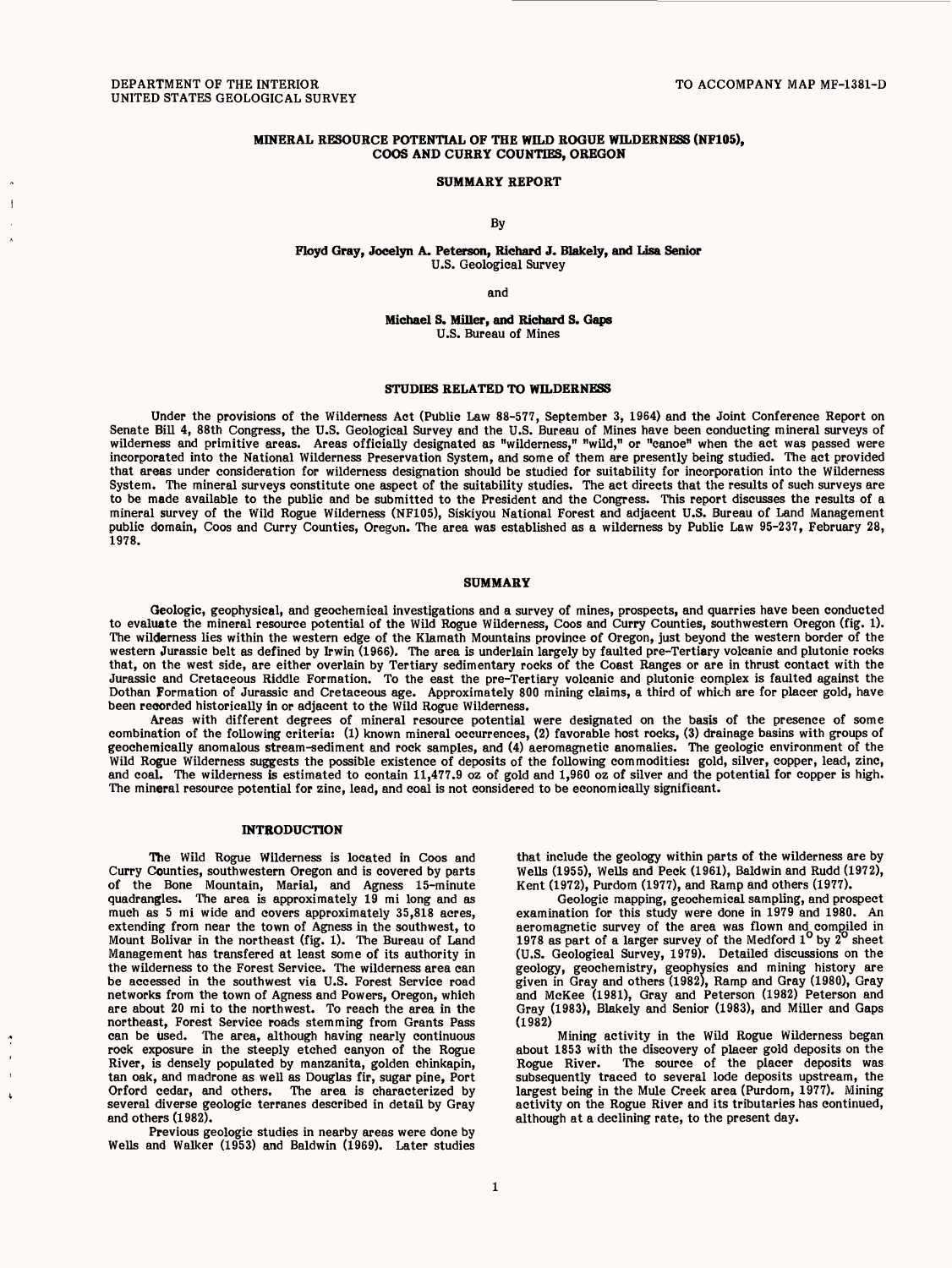#### **GEOLOGY, GEOCHEMISTRY, AND GEOPHYSICS PERTAINING TO MINERAL RESOURCE ASSESSMENT**

The Wild Rogue Wilderness is located along the western edge of the Klamath Mountains province of Oregon. The wilderness is underlain largely by faulted pre-Tertiary volcanic and plutonic rocks that are unconformably overlain by Tertiary sedimentary rocks and the Jurassic and Cretaceous Riddle Formation on the west and are fault bounded by the Dothan Formation of Jurassic and Cretaceous age on the east (fig. 2).

Pre-Tertiary igneous rocks underlie about 26  $mi^2$  of the Wild Rogue Wilderness. The igneous rocks of the wilderness area were collectively called the Rogue Formation by Baldwin (1969), a term originally applied by Wells and Walker (1953) to a sequence of metavolcanic rocks that lie east of the Dothan Formation and some 12 mi east of the wilderness. With the exception of small slivers of With the exception of small slivers of serpentinite dragged along fault planes, Jurassic gabbro is the oldest rock in the wilderness. The gabbro includes both foliated and massive varieties and is everywhere metamorphosed to a low-grade greenschist facies. Foliated, locally gneissic gabbro occurs as screens within a sheeted sequence of diabasic dikes. Massive gabbro, on the other hand, structurally underlies andesitic to dacitic volcanic rocks along a northeast-trending contact from Mule Mountain The massive gabbro hosts irregular andesitic to dacitic dike swarms that are best exposed on the ridges southwest of Mount Bolivar. The separate associations of foliated gabbro within sheeted diabasic dikes and of the massive gabbro with silicic volcanic rocks indicate different transitional crustal stratigraphic levels that have been juxtaposed by faulting. The zone separating these two structural and stratigraphic regimes is locally intruded by altered dioritic to granitic rocks and marked by mylonitized rocks, phyllite, and quartz veins, and it may represent an area of crustal suturing. A similar metamorphic character of lower greenschist facies assemblages pervades most of the rocks exposed in the massive gabbro horizon of the igneous terrane.

The sheeted dike sequence, best exposed along the Rogue River at Inspiration Point (Ramp and Gray, 1980), consists largely of dikes, but screens of gabbroic country rock constitute as much as 50 percent of some exposures. Detached lenticular fragments, 0.5-1.5 ft by 3-6 ft in size, of foliated gabbro in the dikes display a consistent foliation orientation and are interpreted as fractured, unrotated pieces<br>of country rock. Locally, large proportions of gabbro of country rock. Locally, large proportions of gabbro fragments in dikes (for example, near Stair Creek) may indicate proximity to the main gabbroic body, which is not exposed.

The diabase dikes appear to be spatially associated with a small fault slice of sedimentary and amygdaloidal basaltic rocks that are exposed near Devils Backbone and the mouth of East Creek. The basalt unit consists of greenschistfacies basalt flows with lenses of shale and minor amounts of chert. The sequence of sheeted dikes, basalt (greenstone), and minor amounts of chert and shale, are characteristic of the upper part of an ophiolite suite formed at a spreading oceanic ridge (Coleman, 1977). Subsequent faulting and oceanic ridge (Coleman, 1977). intrusive activity have truncated the base of the ophiolite suite. Both the basalt and the sheeted dikes are intruded by diorite which has yielded a potassium-argon age of 155 m.y., similar to ages of a number of widespread intrusive bodies in the Klamath Mountains (Hotz, 1971; Gray and McKee, 1981).

With no observed diorite intrusives cutting andesitic to dacitic rocks exposed northwest of the massive gabbro unit, these volcanic rocks represent a different exhalative sequence than those rocks included in the Rogue Formation. Preliminary potassium-argon ages of 133 and 122 m.y. were obtained from an andesite and a dacite, respectively (Gray and McKee, 1981). Therefore, these volcanic rocks are believed to be Early Cretaceous, and possibly Jurassic, in age and are not part of the Rogue Formation as originally defined by Wells and Walker (1953) for a predominantly fragmental metavolcanic sequence exposed 25 mi east of the wilderness. These younger volcanic rocks found within the wilderness consist of vesicular andesite flows, minor shallow

andesitic-intrusive rocks, agglomerate, tuff, hornblende dacite, quartz dacite, and rhyolitic rocks, and they probably represent an island-arc environment. This sequence may be as much as 9,000 ft thick between the Dothan Formation, to the southeast, and the Riddle Formation to the west, where it forms a thrust sheet overriding the Riddle Formation. The leading edge of the thrust,composed of island-arc volcanic rocks, gabbroic massifs, and sheeted dikes, overlies Jurassic sedimentary rocks and forms the western boundary of the pre-Tertiary igneous complex of the Wild Rogue Wilderness.

During or after the latest stages of magmatism, the pother name of During and Riddle Formations were deposited Dothan and Riddle Formations were deposited contemporaneously in separate sedimentary basins. separate sedimentary Petrologic characteristics indicate that the two units were derived from different sources. Thrust faulting juxtaposed rocks of the two basins, then tightly folded and locally overturned them; a less pervasive compressional tectonic regime followed and produced broad folds and vertical faults.

Three marine transgressive cycles during the Eocene are represented by the Lookingglass and Flournoy Formations of Baldwin (1974) and the Tyee Formation. Angular unconformities that bound all three formations indicate the tectonic activity continued throughout the Eocene. After the Tyee Formation was deposited, the region was uplifted and eroded. Dissection of the highlands by the ancestral Rogue River began by late Tertiary or early Pleistocene time, leaving terraces along the canyon walls.

Mass wasting in the form of massive rock flows has occurred in recent geologic time. These flows apparently originated from the failure of cliffs composed of the Tyee Formation in the vicinity of Panther Ridge and Hanging Rock. Debris from these rock falls mixed with tangled vegetation, soil, and water during periods of rapid runoff and was channeled along steep-gradient creeks such as Blossom Bar, Paradise, and Clay Hill Creeks. The rock flow along Blossom Bar Creek probably occurred within the past 100 years. It deposited large quantities of debris, including blocks 150 ft in diameter, that form the treacherous Blossom Bar rapids in the Rogue River.

## **GEOCHEMISTRY**

A geochemical survey of the Wild Rogue Wilderness was undertaken by the U.S. Geological Survey in 1979 and 1980. Forty stream-sediment samples and 256 whole-rock samples were collected from the wilderness and adjacent areas. Descriptions of sampling methods, analytical techniques, sample locations, and analytical data are presented by Gray and Peterson (1982). Geochemical anomaly maps, anomaly interpretations, and data-reduction procedures are discussed by Peterson and Gray (1983).

Data for the Wild Rogue Wilderness indicate that a number of the geochemically anomalous areas are associated with intermediate to silicic island-arc volcanic rocks, quartz veins in gabbro and diorite, or Tertiary sedimentary materials deposited along the Rogue River. Several elements, including lead, molybdenum, copper, silver, zinc, and gold, occur in anomalously high concentrations as shown on histograms and cumulative frequency charts (Peterson and Gray, 1983).

Both rock and stream-sediment data reveal anomalous amounts of copper, lead, silver, and zinc in a number of localities associated with shears, gossan, and altered rocks in the island-arc volcanic materials. Anomalous concentrations near the Old Red, Underslide, and Tina H-Dinawadja mines (fig. 3, Nos. 24, 16, and 34) are associated with vein and gossan material that carry gold, lead, zinc, silver and copper. Anomalous amounts of silver, lead, copper, molybdenum, and nickel occur in the Mount Bolivar area, associated with altered leached rocks as well as vein and gossan zones. In each area where anomalous values were obtained from stream-sediment samples, correlative bedrocksample anomalies were also detected.

Geochemically anomalous amounts of silver, copper, and molybdenum occur south of Half Moon Bar in younger andesitic and dacitic dikes, thought to be feeders for, or<br>intrusive masses contemporaneous with, island-arc intrusive masses contemporaneous with, island-arc These small scattered dikes occur throughout the older ophiolite terrane. Dike clusters along or near the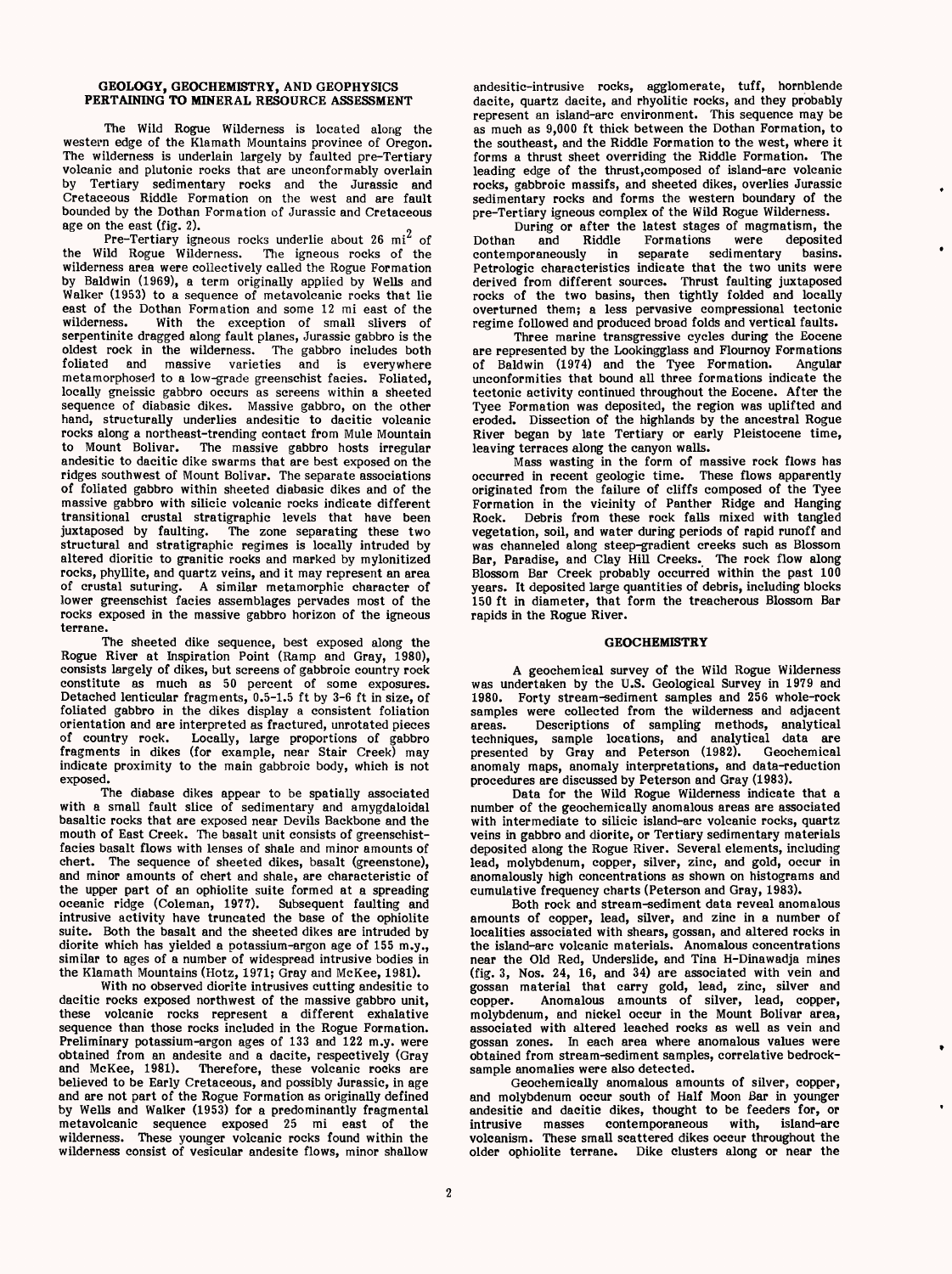Rogue River may be the source of anomalies in the streamsediment samples of this region.

Geochemically anomalous values are associated with veins ih gabbroic and dioritic intrusive rocks in the Mule Mountain ridge area north of Marial; anomalous gold, silver, zinc, and copper are present in in rock samples, and anomalous copper and zinc values occur in stream-sediment samples. The mineralization here is associated with quartz veins and shears. The concentrations of most elements in samples from the mafic intrusive terrane, however, fall within the range of normal crustal abundances for mafic rocks (Turekian and Wedepohl, 1961).

Stream-sediment samples derived from Tertiary sedimentary rocks downstream from Clay Hill Creek are anomalous in copper, silver, zinc, molybdenum, and lead and are geochemically similar to those obtained from the younger-volcanic terrane. These anomalies may represent enrichment from source terranes other than those presently found in the wilderness, or perhaps they represent seepage from an underlying source rock similar to the younger volcanic terrane. It is also possible that human activity along this part of the Rogue River and its tributaries has caused contamination of the streams. Geochemical data for the Tertiary bedrock materials (graywacke, shale, and minor conglomerate and argillite) in this area do not show corresponding anomalous values of the same elements. The rock analyses match average chemical abundances except for cobalt, chromium, and nickel. High values of these elements are from widely scattered samples and probably represent detrital material eroded from mafic source rocks to the north and east. Chemical, isotopic, and mineralogic data from the graywacke of the Flournoy Formation indicate a mafic source (Peterman and others, 1981).

#### **GEOPHYSICS**

A total-field aeromagnetic survey was flown and compiled in 1978 by a private contractor as part of a larger survey of the Medford  $1^{\circ}$  by 2<sup>o</sup> (scale 1:250,000) quadrangle (U.S. Geological Survey, 1979). Flight lines were flown at a constant barometric elevation of 4,500 ft above sea level, directed east-west, and spaced 1 mi apart. One north-south line was flown over the map area to aid in data compilation. Data were interpolated to a rectangular grid with 0.3-mi spacing and machine contoured at 20-gamma intervals (Blakely and Senior, 1983).

Several of the magnetic anomalies indicated by the survey correspond to known geologic features and are consistent with magnetic properties and patterns of geologic structures and rock types exposed at the surface. One anomaly, for example, consists of a linear north-south gradient that separates the subdued magnetic values of the Dothan Formation to the east from high-amplitude, shortwavelength anomalies to the west. This anomaly coincides with the trend of the steeply dipping fault near the eastern boundary of the wilderness that separates graywacke and shale from the tectonic wedge of volcanic and intrusive rocks to the west.

Most of the magnetic anomalies, however, appear to be due to source rocks beneath those exposed at the surface. The postulated source of the major anomalies of the Wild Rogue Wilderness is a relatively thin shallow sheet, possibly composed of ultramafic or gabbroic material, that terminates abruptly near the eastern edge of the volcanic wedge. The top of the source is less than 1,300 ft below the surface and may be relatively thin (less than 1.2 mi thick). The extension of these anomalies to the west suggests that the thrust fault along the western boundary of the volcanic wedge and the numerous normal faults within the wedge are strictly nearsurface structures. Magnetic modeling (Blakely and Senior, 1983) shows that any deposit associated with surface rocks may have a maximum depth of approximately 1,300 ft; it also implies, however, that rocks of the volcanic-intrusive wedge (and associated mineral deposits) may extend farther west beneath the thrust fault exposed at the surface.

A fairly steep-sided circular anomaly over dacite around Saddle Peaks appears to be the only substantial anomaly "within the wilderness that is caused by rocks that crop out at the surface. Although the dacite produces a substantial anomaly in this area, it appears to be only weakly magnetic elsewhere. Mount Bolivar, for example, is a larger topographic feature than the Saddle Peaks and is composed of the same dacitic unit, but produces only a subdued magnetic anomaly. The northern edge of the Saddle Peaks anomaly is over a mineralized zone identified by a geochemically anomalous area (Peterson and Gray, 1983) and the magnetic anomaly may reflect a southward extension by perhaps 0.6 mi of the mineralized zone. The area may also be a remnant volcanic center since it is associated with a large volume of agglomerate, fragmental tuffs, and fine-grained air-fall tuffs.

We conclude from the magnetic data that only the Saddle Peaks region of the Wild Rogue Wilderness has surface rocks that are sufficiently magnetic to produce an aeromagnetic anomaly (Blakely and Senior, 1983). Elsewhere (for example, Mount Bolivar), the dacite is much less magnetic, so it is possible that the Saddle Peaks anomaly reflects an extension of a mineralized zone. Except for this one region, the major anomalies in the wilderness are not caused by the volcanic and intrusive rocks exposed at the surface; modeling experiments indicate that the source may be less than 1,300 ft below the topographic surface.

#### **MINING DISTRICTS AND MINERALIZATION**

Prospecting and mining in the Wild Rogue Wilderness postdate the 1850's, but most mining occurred prior to 1940. In the study area, small-scale lode and placer mining and prospecting were stimulated by high gold prices in 1979. The Mule Mountain, Tina H-Dinawadja, and Mammoth mines (fig. 3, Nos. 47, 34, 37) were worked in 1980 and 1981. This work employed eight or more people at least part time in 1981.

The Agness, Mule Creek, Powers, and Galice mining districts include or are near the Wild Rogue Wilderness (fig. 3). Gold and silver production from these districts is summarized in table 1; production figures are probably low because not all production was reported to the U.S. Bureau of Mines. Approximately 341,000 Ibs of copper has also been produced from these districts.

More than 800 claims have been staked in or adjacent to the Wild Rogue Wilderness through the years. Approximately one-third of the claims are placer locations. Homestead or mineral patents have been granted at Paradise Bar, Half Moon Bar, Slide Creek Bar, Clay Hill Creek, and Walker Bar (Nos. 57, 59, 81, 72, and 46). Walker Bar has since been reconveyed to the U.S. government. Known mineral properties and mineralized areas in the Wild Rogue Wilderness are shown on figure 3 and described in table 2.

The most significant lode deposits in the wilderness occur along a northeast-trending zone, area B, approximately 0.5 mi wide and 6 mi long. Diorite and abundant quartz-rich dikes and veins permeate gabbroic and hypabyssal volcanic rocks (sheeted dikes). Mineralization is associated with latestage quartz veins. Quartz veins and quartz-vein systems in this terrane are as thick as 12 ft as long as 2,600 ft long. Most quartz veins are lenticular, sheared, cross faulted, and contorted by folding. Some quartz veins and associated shear<br>zones contain gold. Gold content, especially if high, is Gold content, especially if high, is generally unevenly distributed. Overall minable gold content in mineralized quartz veins is probably 0.01 to 1 oz per ton.

Andesitic to dacitic volcanic rocks, tuff, and coarse agglomeritic flows form a sequence 0.5-2 mi thick, with accompanying mineralization. West and north-northeast of the West Fork of Mule Creek the rocks have been thrust over the Jurassic and Cretaceous Riddle Formation sediments or unconformably underlie Tertiary sedimentary rocks. Stringer mineralization in hydrothermally altered fracture zones that contain little or no quartz are the principal sites of mining activity in the upper Mule Creek area. These zones are as much as several hundred yards thick and several miles long. Pyrite is widely distributed in zones, but chalcopyrite, galena,<br>sphalerite, and magnetite are localized, Laumontite (a sphalerite, and magnetite are localized. zeolite) occurs along some zones as a filling in vesicles. Copper may have been enriched locally as a result of weathering. Brecciated volcanic rocks (stockwork) also contain some mineralization, mainly disseminated pyrite and chalcopyrite, and are typical of the area west-southwest of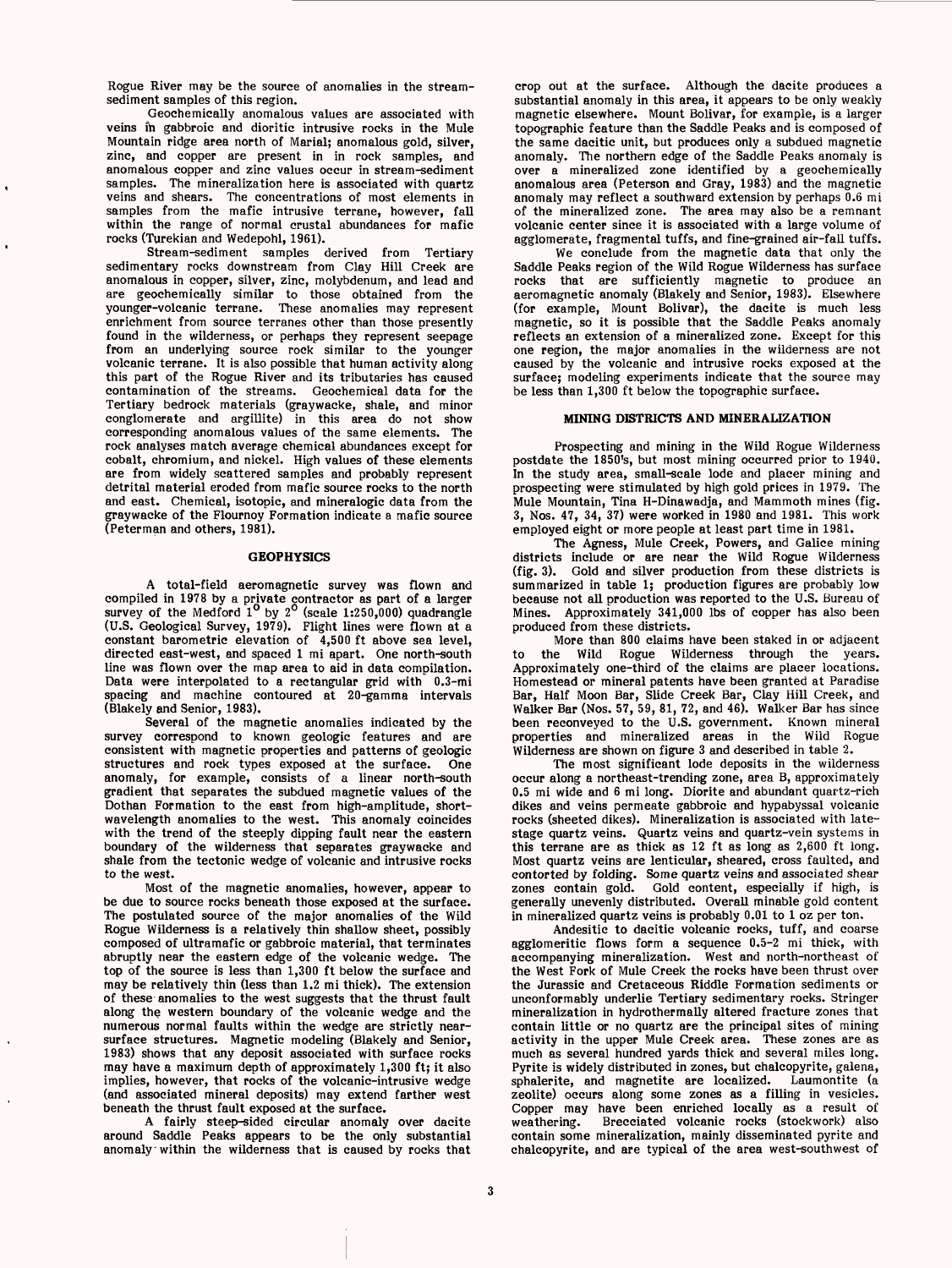the West Fork of Mule Creek.

The silicic (upper?) part of the volcanic sequence, which exhibits a volumetric increase in pyroclastic rocks and dacite with minor rhyolite dikes, contains several altered mineralized zones. These zones are all interpreted as partly remobilized massive-sulfide pods containing disseminated pyrite, chalcopyrite, bornite, pyrrhotite with copper oxides, and carbonate minerals in weathered argillitic limonitic rock.

Most placer gold deposits are in the Mule Creek mining district and adjacent Agness mining district. The placer gold was probably derived from lodes upstream along the Rogue River and from quartz veins at Mule Mountain, Saddle Peaks, Mule Creek, and Pinnacle Point. Placer gold is present in gravel along both Mule Creek and the Rogue River, as well as on stranded river-bench deposits as high as hundreds of yards above creek or river level. Most gravel contains 0.00001 - 0.005 oz of gold per cubic yard. Some richer gravel, especially along Mule Creek and at Blossom and Gleason Bars (No. 52), may contain  $0.001$  to  $0.05$  oz/yd<sup>3</sup> of gold. Average fineness of the gold is about 940; range of fineness for 24 samples is 876 to 989.

# ASSESSMENT OF MINERAL RESOURCE POTENTIAL

On the basis of a joint investigation by the U.S. Bureau of Mines and U.S. Geological Survey, areas within and immediately adjacent to the Wild Rogue Wilderness have been classified according to their mineral resource potential. Properties with mineral potential and estimated resources of gold and silver are summarized in table 3 and located on figure 3. Figure 4 delineates general areas in the Wild Rogue Wilderness in which there is a potential for various types of mineral deposits.

Based on geologic, geochemical, and geophysical investigations and surveys of mines and prospects in the study area, the potential for the occurrence of lead, zinc, and coal resources are considered low. Mineral deposits that have identifiable resource potential in the Wild Rogue Wilderness include volcanogenic massive sulfides, lode gold, and placer gold. The geologic criteria and mining history favorable for the occurrence of each of these deposits are evaluated below. The wilderness is estimated to contain 3,000 oz of lode gold, 2,000 oz of lode silver and 8500 of placer gold.

The potential for copper, lead, and zinc resources exists in volcanogenic deposits in the form of leached, remobilized massive sulfide deposits in felsic to intermediate volcanic rocks. These small low-grade occurrences are believed to occur at Mt. Bolivar and in an area just north of Saddle Peaks (area  $A_1$ ).

Gold and silver potential, considered high in the wilderness area, exists as vein gold and silver in quartz veins that are found at the Mammoth, Tina H-Dinawadja, and Mule Mountain mines (fig. 3, Nos. 37, 34, 48; fig. 4, area B). Mule Creek and the Rogue River (area C) contain placer gold.

Low coal potential exists in the Wild Rogue Wilderness Area. Thin seams of shaly coal crop out in the middle Eocene Tyee Formation, which is exposed as an unconformable cap along the northwestern boundary of the wilderness (area D). The major part of the Tyee depositional basin, just north of the wilderness, contains one of the principal coal fields in Oregon and has an estimated resource of 50 million tons of subbituminous and lignitic ranked coal (Brownfield, 1981). Outcrops of significant coal beds, however, do not extend into the wilderness.

#### Massive Sulfide

Conditions necessary for the occurrence and mining of mineral resources for copper, zinc, lead, silver and gold in volcanogenic deposits of the Wild Rogue Wilderness (fig. 4, areas  $A_1$ ,  $A_1$ , and  $A_2$ ) are tabulated and evaluated below (see expanded discussion of geology in Gray and others, 1982).

Conditions met in Conditions Wild Rogue Wilderness?

- Presence of compositionally Yes 1. intermediate to felsic calcalkaline volcanic rocks indicative of late-state volcanic activity in a subaqueous island-arc environment for example, pyroclastic rocks interbedded with immature volcaniclastic sedimentary rocks and silicic volcanic rocks).
- 2. Geochemically anomalous Yes amounts of Cu, Zn, Pb, and Mn in stream sediments.
- 3. Occurrence of stratabound Partially lenses of pyritic base-metal sulfide in clusters with intragroup spacings of one to several miles.
- 4. Low-grade dissemination of Yes vein mineralization,and hydrothermal alteration typically stratigraphically lower than stratabound lenses.
- 5. Abundance of pyroclastic and Yes rhyolitic rocks in the volcanic sequence, usually restricted to the late stages of volcanism in the area.
- 6. Adequate tonnage and grade. No
- 7. Simple geology with limited faulting. No
- 8. Easy access and transportation. Partially
- 9. Ease of underground mining. Partially
- 10. Ease of milling and concentration. Flotation would probably work well for concentration. Yes

#### Lode Gold

Conditions favorable for the occurrence and mining of mineral resources for lode gold deposits (fig. 4, area B) are evaluated below.

|    | Conditions                                                                                                          | Conditions met in | Wild Rogue Wilderness? |
|----|---------------------------------------------------------------------------------------------------------------------|-------------------|------------------------|
| 1. | Occurrence of gold in quartz<br>veins.                                                                              | Yes               |                        |
| 2. | Presence of favorable host<br>rocks, including metavolcanic and<br>gabbroic rocks.                                  | Yes               |                        |
| 3. | Presence of rocks broken up<br>by faults along which gold-bearing<br>quartz veins may occur.                        | Yes               |                        |
| 4. | Presence of quartz veins on<br>the surface with hydrothermal<br>circulation patterns superimposed on<br>host rocks. | Yes               |                        |
| 5. | Copper, silver, gold, and<br>zinc geochemical anomalies associated<br>with fractured rocks.                         | Yes               |                        |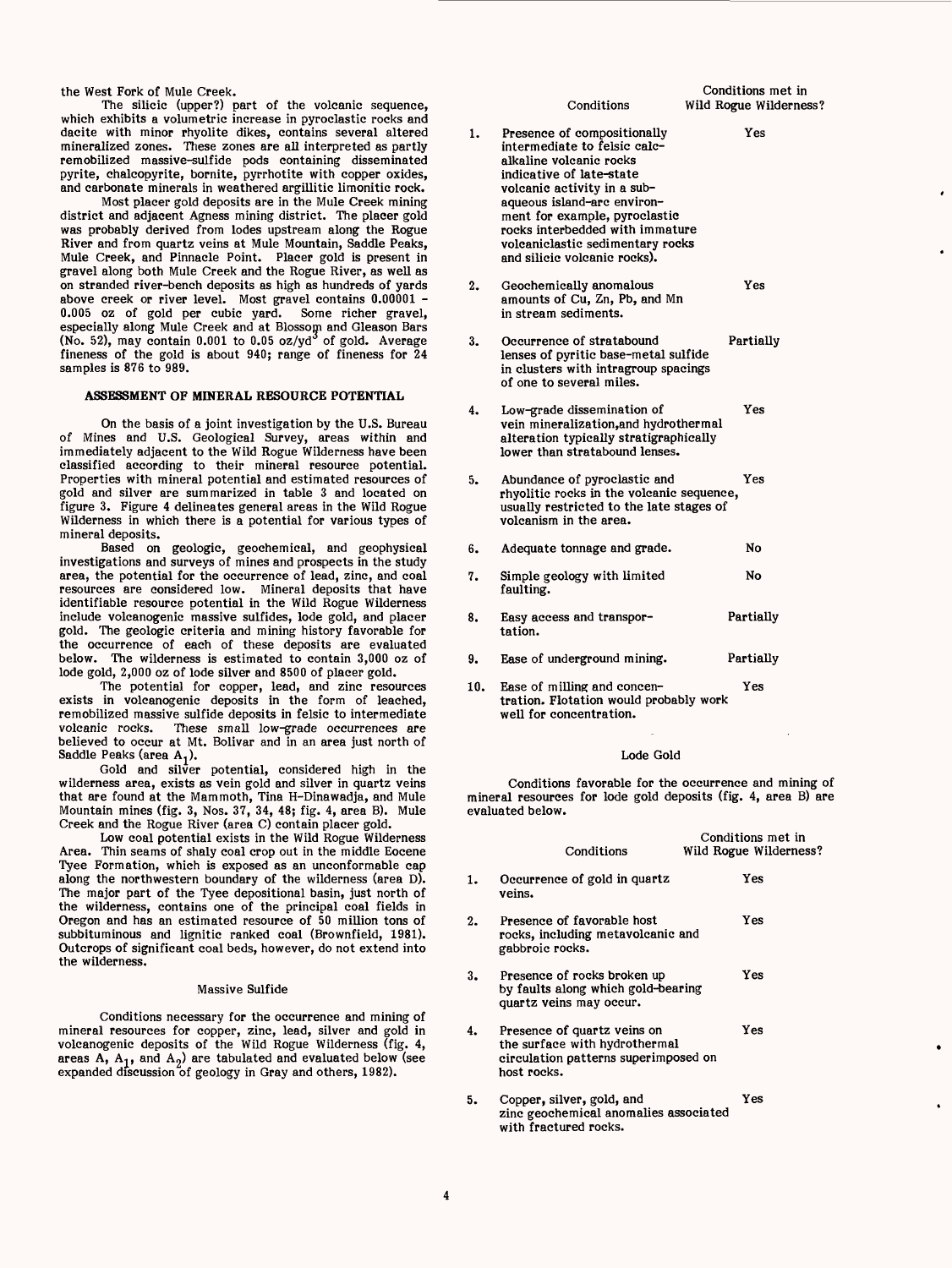- 6. Grades in the range of 2 or Partially more ounces gold per ton for small deposits, 1 or more oz per ton for deposits of 1,000 tons, and 0.5 or more oz per ton for deposits of 50,000 tons.  $50,000$  tons with  $0.5$  oz gold per ton probably is near the smallest tonnage and lowest grade feasible for a  $15-$  to 20-person mine, when mined at 50 tons per day (1982 conditions).
- 7. Ease of underground mining. Partially
- 8. Concentration techniques **Yes** avialable for this type of deposit.

# Placer Gold

Conditions favorable for the occurrence and estimation of mineral resource potential for placer gold deposits are evaluated below (area C).

|    | Conditions                                                                                                                                                                                                                                                                                                                                                                         | Conditions met in<br>Wild Rogue Wilderness? |
|----|------------------------------------------------------------------------------------------------------------------------------------------------------------------------------------------------------------------------------------------------------------------------------------------------------------------------------------------------------------------------------------|---------------------------------------------|
| 1. | Presence of known resources<br>of placer gold.                                                                                                                                                                                                                                                                                                                                     | Yes                                         |
| 2. | Occurrence of alluvial and<br>river-terrace deposits.                                                                                                                                                                                                                                                                                                                              | Yes                                         |
| 3. | Presence of a bedrock source<br>for gold in the headwaters of<br>the stream drainages with<br>alluvial deposits.                                                                                                                                                                                                                                                                   | Yes                                         |
| 4. | Grades in the range of at<br>least 0.05 ounce per cubic yard<br>(when mined at $5 \text{ yd}^3$ per day), or at<br>least 0.005 ounce gold per cubic<br>yard (when mined at 2,000 yd <sup>3</sup> per<br>day). 2,000 yd <sup>3</sup> per day at 0.005<br>ounce gold per yd <sup>3</sup> would be near<br>the minimum viable range for a 15- to<br>20-person mine (1982 conditions). | Partially                                   |
|    |                                                                                                                                                                                                                                                                                                                                                                                    |                                             |

5. Availability of water. Water Yes to work the bench gravel deposits probably would have to be pumped from the Rogue River. Most river-terrace gravel deposits are at least 50 ft above the present river level.

# **REFERENCES**

- Baldwin, E. M., 1969, Thrust faulting along the lower Rogue River, Klamath Mountains, Oregon: Geological Society of America Bulletin, v. 80, no. 10, p. 2047-2052.
- \_\_1974, Eocene stratigraphy of southwestern Oregon: Oregon Department of Geology and Mineral Industries Bulletin 83, 40 p.
- Baldwin, E. M., and Rud, J. O., 1972, Thrusting of the Rogue Formation near Marial on the lower Rogue River, Oregon: The Ore Bin, v. 34, no. 4, p. 57-66.
- Blakely, R. J., and Senior, Lisa, 1983, Map and interpretation of aeromagnetic data for the Wild Rogue Wilderness, Coos and Curry Counties, Oregon: U.S. Geological Survey Miscellaneous Field Studies Map MF-1381-C, scale 1:48,000.
- Brownfield, M. E., 1981, Oregon's coal and its economic future: Oregon Geology, v. 43, no. 5, p. 63.<br>Coleman, R.G., 1977, Ophiolites--ancien
- Ophiolites-ancient oceanic lithosphere?: New York, Springer-Verlag, 229p.
- Gray, Floyd, and McKee, E. H., 1981, New K-Ar dates from

the Wild Rogue Wilderness, southwestern Oregon: Isochron/West, no. 32, p. 27-29.

- Gray, Floyd, and Peterson, J. A., 1982, Geochemical analyses of rock and stream-sediment samples from the Wild Rogue Wilderness area, Coos, Curry, and Douglas Counties, Oregon: U.S. Geological Survey Open-File Counties, Oregon:<br>Report 82-186, 20 p.
- Gray, Floyd, Ramp, Len, Moring, Barry, Douglas, lan, and Donahoe, J. L., 1982, Geologic map of the Wild Rogue Wilderness, Coos, Curry, and Douglas Counties, Oregon: U.S. Geological Survey Miscellaneous Field Studies Map MF-1381-A, scale 1:48,000.
- Hotz, P.E, 1971, Plutonic rocks of the Klamath Mountains, California and Oregon: U.S. Geological Survey Professional Paper 684-B, 20p.
- Irwin, W. P., 1966, Geology of the Klamath Mountains Province, <u>in</u> Bailey, E. H., ed., Geology of northern California: California Division of Mines and Geology Bulletin 190, p. 19-38.
- Kent, R. C., 1972, The geology of the southeast quarter of the Bone Mountain quadrangle, Oregon: Portland, Oregon, Portland State University, M.S. thesis, 132 p.
- Miller, M. S., and Gaps, R. S., 1983, Mineral investigation of Wild Rogue Wilderness: U.S. Bureau of Mines Open-File Report (in press).
- Peterman. Z.E., Coleman, R.G. and Bunker, C.M., 1981, Provenance of Eocene graywackes of the Flournoy<br>Formation near Agness, Oregon-A geochemical Formation near Agness, Oregon-A geochemical approach: Geology, v. 9, no. 2, p. 81-86.
- Peterson, Jocelyn. A., and Gray, Floyd, 1983, Geochemical map and rock and stream-sediment data from the Wild Rogue Wilderness, Coos and Curry Counties, Oregon: U.S. Geological Survey Miscellaneous Field Studies Map MF-1381-B, scale 1:48,000,
- Purdom, W B., 1977, Guide to the geology and lore of the wild reach of the Rogue River, Oregon: Eugene, University of Oregon Museum of Natural History Bulletin 22, 67p.
- Ramp, Len, and Gray, Floyd, 1980, Sheeted dikes of the Wild Rogue Wilderness Oregon: Oregon Geology, v. 42, no. 7, p. 119-124.
- Ramp, Len, Schlicker, H. G., and Gray, J. J., 1977, Geology, mineral resources and rock materials of Curry County, Oregon: Oregon Department of Geology and Mineral Industries Bulletin 93, 79 p.
- Singer, D. A., Cox, D. P., and Drew, L. J., 1975, Grade and tonnage relationships among copper deposits: U.S. Geological Survey Professional Paper 907-A, p. A1-A11.
- Turekian, K,K., and Wedepohl, K.H., 1961, Distribution of the elements in some major units of the Earth's crust: Geological Society of Amertica Bulletin, v. 72, no. 2, p. 175-191.
- U.S. Geological Survey, 1979, Aeromagnetic map of the Medford area, Oregon: Open-File Report 79-1195, scale 1: 250,000.
- Wells, F.G., 1955, Preliminary geologic map of southwestern Oregon west of meridian 122<sup>0</sup> west and south of parallel 43° north: U.S. Geological Survey Mineral Investigations Field Studies Map MF-38, scale 1:250,000.
- Wells, F. G., and Peck, D. L., 1961, Geologic map of Oregon west of the 121st meridian: U.S. Geological Survey Miscellaneous Investigations Map 1-325, scale 1:500,000.
- Wells, F. G., and Walker, G. W., 1953, Geology of the Galice quadrangle, Oregon: U.S. Geological Survey Geologic Quadrangle Map GQ-25, scale 1:62,500.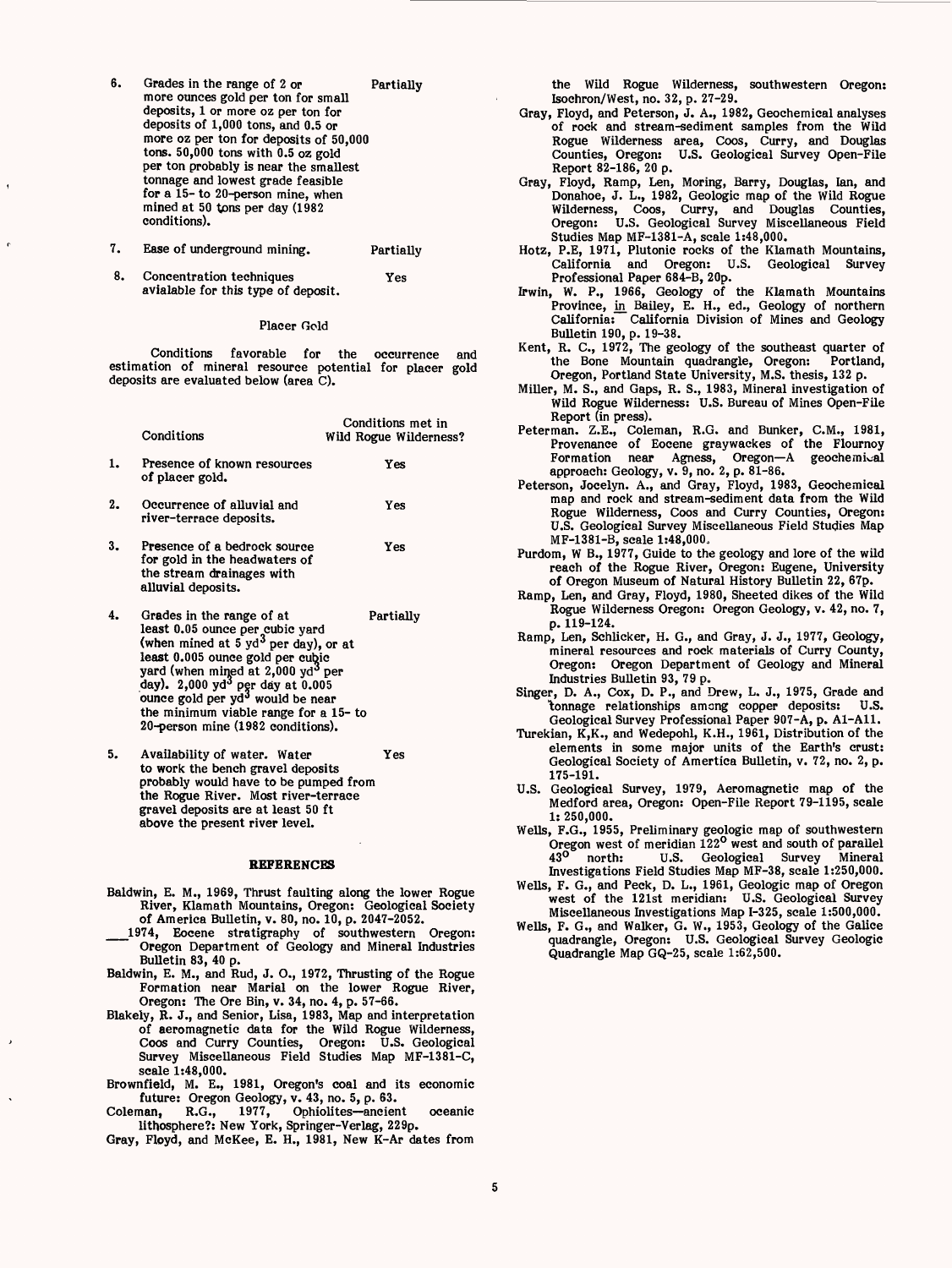Table 1.--Gold and silver production from mining districts that are in or near<br>the the Wild Rogue Wilderness, Oregon

[Data are from the U.S. Bureau of Mines historical-production files and represent voluntary submittals from the mining industry. These data are not comparable to data developed during this study]

|                      | Agness | Mule Creek | Powers | Galice |  |
|----------------------|--------|------------|--------|--------|--|
| Gold (troy ounces)   |        |            |        |        |  |
| Lode                 | 65     | 143        | 170    | 29,486 |  |
| Placer               | 421    | 975        | 785    | 15,425 |  |
| Silver (troy ounces) |        |            |        |        |  |
| Lode                 | 14     | 22         | 361    | 51,664 |  |
| Placer               | 301    | 64         | 88     | 1,648  |  |

| Table 3.--Estimates of indicated mineral resources in or near the Wild Roque Wilderness, Oregon |  |  |  |  |  |
|-------------------------------------------------------------------------------------------------|--|--|--|--|--|
| [W, withheld; --, unknown or unestimated. Totals include estimates for withheld data            |  |  |  |  |  |

| Map                     | Name                                      | Commodity | Type of<br>deposit or | Description                                                                                                               | Placer gold |                       |         |        | Lode gold                    | Silver |                          |       |
|-------------------------|-------------------------------------------|-----------|-----------------------|---------------------------------------------------------------------------------------------------------------------------|-------------|-----------------------|---------|--------|------------------------------|--------|--------------------------|-------|
| No.                     |                                           |           | occurrence            |                                                                                                                           |             | Cubic yds Troy oz/yd3 | Troy oz |        | Short tons Troy oz/t Troy oz |        | Troy oz/t Troy oz        |       |
| 52                      | Blossom and<br>Gleason Bars.              | Gold      | Placer                | Bench gravel                                                                                                              | 260,000     | 0.0016                | 416     | --     |                              | --     |                          |       |
| $\overline{\mathbf{2}}$ | Bolivar<br>(Fuller).                      | Copper    | Lode                  | Sheared veins and weathered<br>secondary deposits. An<br>inferred 30,000 short tons<br>contain about 5 percent<br>copper. |             |                       |         |        |                              |        |                          |       |
| 65                      | Brushy Bar.                               | Gold      | Placer                | Bench gravel                                                                                                              | 1,200,000   | .0005                 | 600     |        |                              |        |                          |       |
| 73                      | Clay Hill<br>Bar.                         | Gold      | Placer                | Bench gravel                                                                                                              | W           |                       |         |        |                              |        |                          |       |
| 59                      | Half Moon<br>Bar.                         | Gold      | Placer                | Bench gravel                                                                                                              | W           | --                    | --      | --     |                              | --     | --                       |       |
| 79                      | <b>Hicks Creek</b><br>Bar.                | Gold      | Placer                | Bench gravel                                                                                                              | 800,000     | .0003                 | 240     |        |                              | --     | --                       |       |
| 37                      | Mammoth<br>(Gloria).                      | Gold      | Lode                  | Quartz veins and sheared<br>zones.                                                                                        |             |                       | --      | 1,000  | 0.76                         | 760    | 0, 2                     | 200   |
| 38                      | Mule Creek<br>Placers.                    | Gold      | Placer                | Modern-day and bench placer<br>deposit.                                                                                   | W           |                       | --      |        |                              |        | --                       | --    |
| 48                      | Mule Mountain. Gold                       |           | Lode                  | Quartz veins and sheared<br>zones.                                                                                        |             |                       | --      | 20,000 | 0.1                          | 2,000  | 0,07                     | 1,400 |
| 67                      | North<br>Solitude Bar.                    | Gold      | Placer                | Bench gravel                                                                                                              | 240,000     | .001                  | 240     |        | --                           |        | --                       |       |
| 57                      | Paradise Bar,                             | Gold      | Placer                | Bench gravel                                                                                                              | W           |                       |         |        |                              |        |                          |       |
| 62                      | Recent Rogue<br>River.                    | Gold      | Placer                | Recent gravel                                                                                                             | 3,000,000   | .0005                 | 1,500   |        |                              |        | --                       |       |
| 81                      | Slide Creek<br>Bar.                       | Gold      | Placer                | Bench gravel                                                                                                              | W           |                       |         |        |                              |        | --                       |       |
| 74                      | South Clay<br>Hill Point.                 | Gold      | Placer                | Bench gravel                                                                                                              | 30,000      | .00003                | 0.9     |        |                              |        | --                       |       |
| 66                      | South<br>Solitude Bar,                    | Gold      | Placer                | Bench gravel                                                                                                              | 1,800,000   | .0002                 | 360     |        |                              |        | --                       |       |
| 71                      | Tacoma<br>Rapids Bar.                     | Gold      | Placer                | Bench gravel                                                                                                              | 90,000      | .002                  | 180     |        |                              |        |                          |       |
| 70                      | <b>Tate Creek</b><br>Bar.                 | Gold      | Placer                | Bench gravel                                                                                                              | 480,000     | .0002                 | 96      |        |                              | --     | --                       | --    |
| 34                      | Tina H-<br>Dinawadja<br>(Old Serpentine). | Gold      | Lode                  | Quartz veins and sheared<br>zones.                                                                                        |             |                       | --      | 600    | .349                         | 200    | 0.6                      | 360   |
| 46                      | Walker Bar.                               | Gold      | Placer                | Bench gravel                                                                                                              | 650,000     | .0007                 | 455     |        |                              |        | --                       | --    |
|                         | <b>TOTAL</b>                              |           |                       |                                                                                                                           | 13,000,000  | --                    | 8.517.9 | 21,600 | --                           | 2,960  | $\overline{\phantom{a}}$ | 1,960 |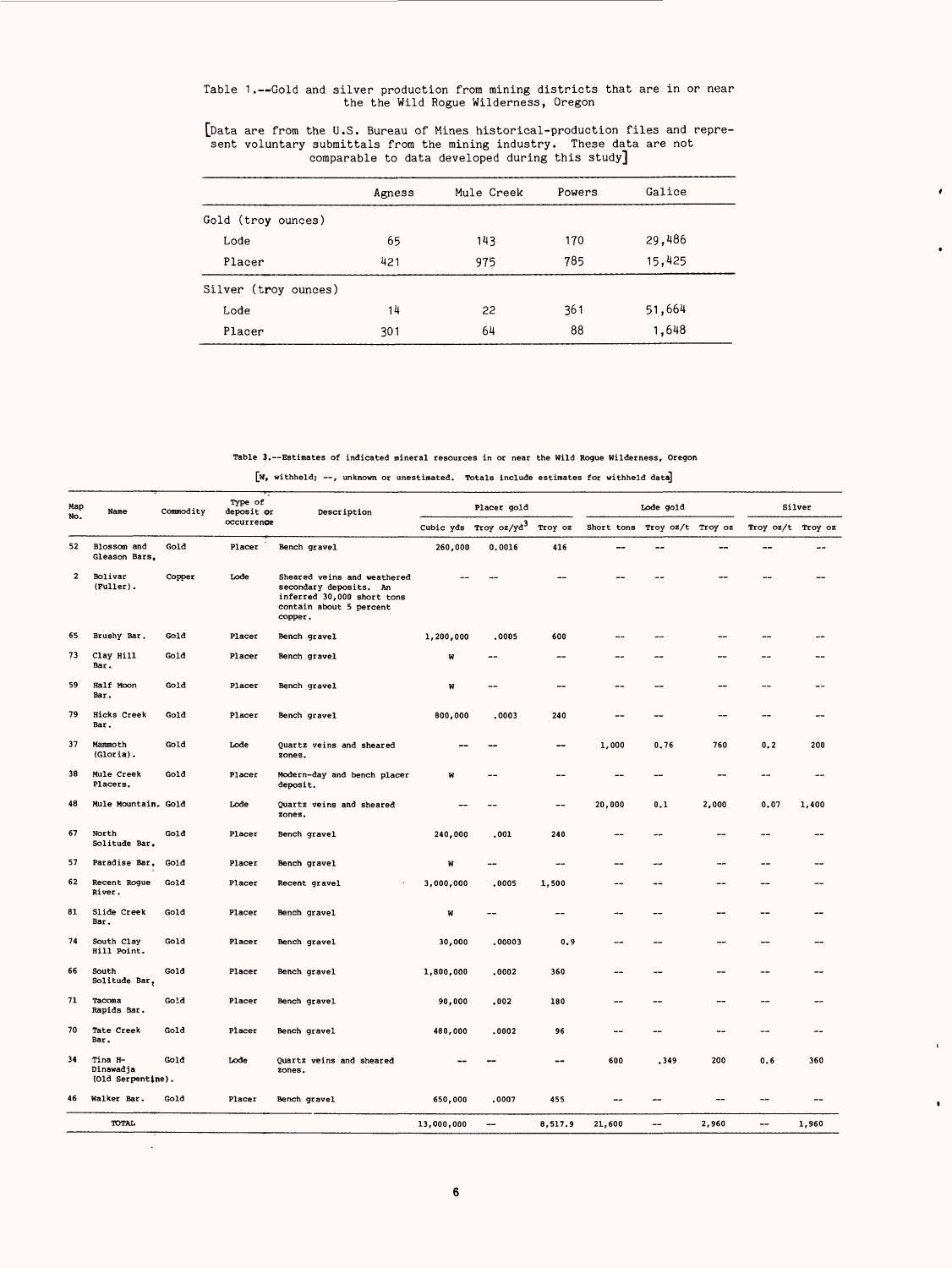# Table 2.--Known mineral porperties of the Wild Rogue Wilderness, Oregon

[L, lode; P, placer; W, withheld for owner confidentiality]

 $\bar{A}$ 

.

 $\hat{\textbf{v}}$ 

 $\ddot{\phantom{1}}$ 

| Map<br>number | Property name                            | Workings                                   | Resource data                                                                                                                                                                                                                 |
|---------------|------------------------------------------|--------------------------------------------|-------------------------------------------------------------------------------------------------------------------------------------------------------------------------------------------------------------------------------|
| 1             | West Fork Cow Creek<br>(P)               | Pits and trenches                          | Recent and bench gravel. Probably some gold<br>resources because of past production. Two<br>panned samples contained no detectable<br>gold.                                                                                   |
| 2             | Bolivar mine (L)<br>(outside study area) | Caved adits, pits, and<br>trenches         | Copper sulfides, oxides, and carbonate<br>minerals in sheared lenticular veins and<br>joints. At least 26,000 lbs of copper<br>produced, and estimated resources of<br>30,000 short tons containing 5 percent<br>copper       |
| 3             | Bolivar Creek (P)                        | None                                       | Recent and bench gravel. Four panned<br>samples contained no detectable gold.                                                                                                                                                 |
| 4             | Unknown (L)                              | Bulldozer trenches and<br>roads            | Limonitic weathered metavolcanic and<br>sedimentary rocks. Six samples contained<br>as much as 0.01 oz gold/ton, 0.2 percent<br>copper, and 0.0125 percent zinc.                                                              |
| 5             | Unknown (L)                              | One pit $(?)$                              | Overburden, probably metavolcanic rocks.<br>Two samples contained as much as trace<br>gold, 0.2 oz silver/ton, and 0.012 percent<br>copper.                                                                                   |
| 6             | Unknown $(L)$                            | Adit about 145 ft<br>long and small<br>pit | Porphyritic metavolcanic rocks irregularly<br>veined by white zeolite minerals. Seven<br>samples contained as much as trace gold,<br>0.2 oz silver/ton, and 0.087 percent<br>copper.                                          |
| 7             | Unknown (L)                              | Small quarry                               | Contact of greenstone and sedimentary rocks,<br>intensely fractured and sheared.<br>Greenstone contains some pyrite and copper<br>sulfides. A sample contained trace gold,<br>0.1 oz silver/ton, and 0.011 percent<br>copper. |
| 8             | Foggy Creek (P)                          | None                                       | Recent and bench gravel. Probably some gold<br>resources, although five placer samples<br>contained no detectable gold.                                                                                                       |
| 9             | Unknown $(L)$                            | Three small pits                           | Limonitic weathered porphyritic greenstone<br>irregularly veined by zeolite minerals.<br>Two samples contained as much as trace<br>gold and 0.007 percent copper.                                                             |
| 10            | Unknown $(L)$                            | One small pit                              | Weathered veined coarse basaltic<br>metavolcanic rocks. A sample contained<br>trace gold and silver and 0.012 percent<br>copper.                                                                                              |
| 11            | Unknown $(L)$                            | None                                       | Contact of greenstone and black shale.<br>Three samples contained as much as 0.1 oz<br>gold/ton, 0.1 oz silver, and 0.018 percent<br>copper.                                                                                  |
| 12            | Unknown (L)                              | Two small pits                             | Limonitic weathered porphyritic metavolcanic<br>rocks, some vein quartz. Two samples<br>contained as much as trace gold, 0.1 oz<br>silver/ton, and 0.011 percent copper.                                                      |
| 13            | Golden Goose-Mary-<br>Naomi (L)          | None                                       | Altered sheared slightly quartzose pyritic<br>greenstone. Three samples contained a<br>maximum of 0.4 oz silver/ton.                                                                                                          |
| 14            | Yankee Boys 1, 2 $(L)$                   | A short inclined shaft                     | Altered pyritic greenstone. Eight samples<br>contained a maximum of trace gold and<br>$0.4$ oz silver/ton.                                                                                                                    |
| 15            | Red Blanket (L)                          | None                                       | Limonitic weathered sheared pyritic zones in<br>greenstone; minor chalcopyrite. Seven<br>samples contained a maximum of trace gold<br>and 0.04 oz silver/ton.                                                                 |
| 16            | Underslide (L)                           | Small pits                                 | Altered sheared zone in greenstone. Three<br>samples contained less than 0.005 oz gold<br>per ton and less than 0.2 oz silver/ton.                                                                                            |

 $\bar{z}$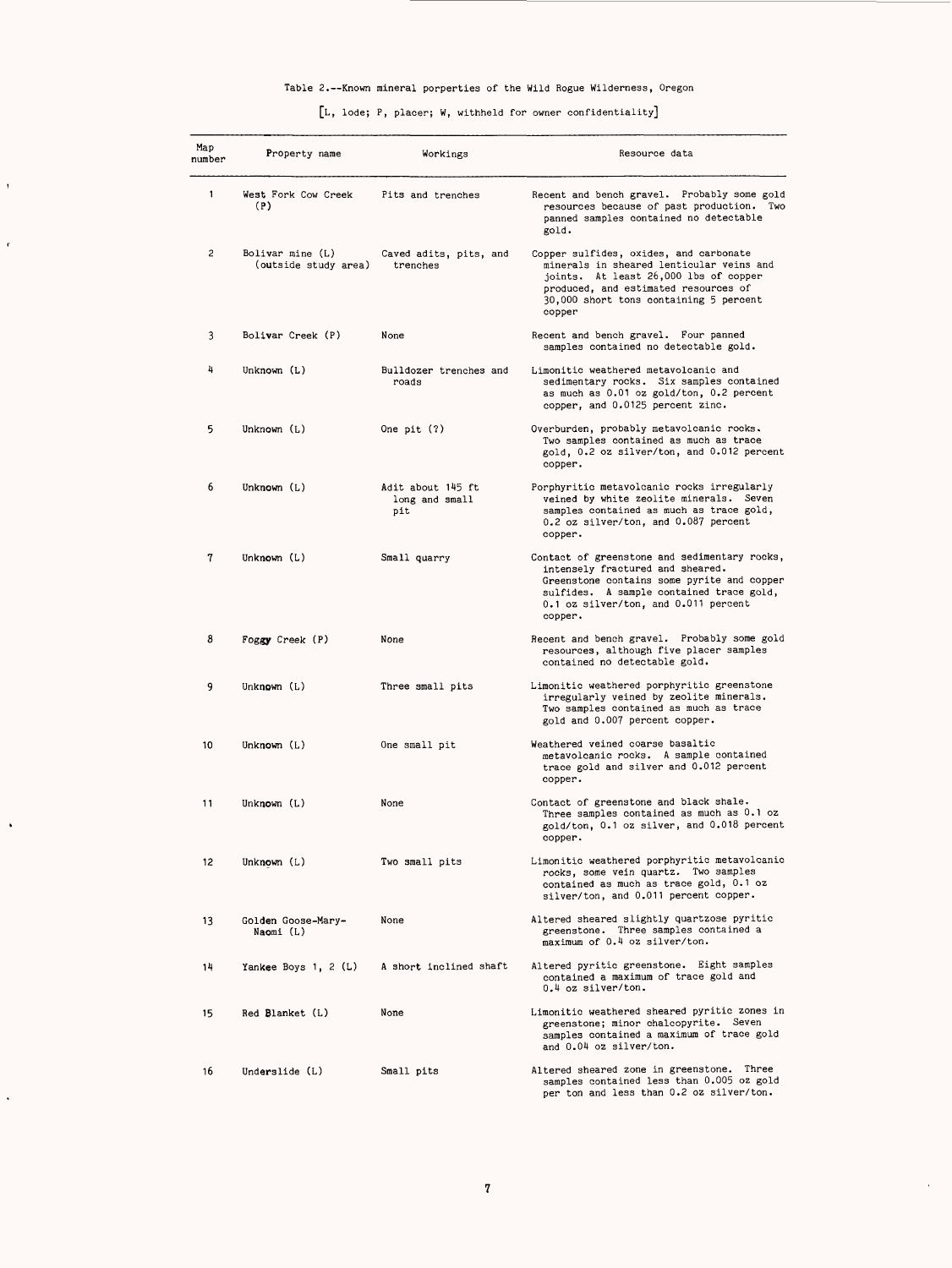# Table 2.--Known mineral porperties of the Wild Rogue Wilderness, Oregon--Continued

| Map<br>number | Property name                         | Workings                                                                    | Resource data                                                                                                                                                                                                                                                                                                                                                                                                                   |
|---------------|---------------------------------------|-----------------------------------------------------------------------------|---------------------------------------------------------------------------------------------------------------------------------------------------------------------------------------------------------------------------------------------------------------------------------------------------------------------------------------------------------------------------------------------------------------------------------|
| 17            | Paradise mine (L)                     | Two adits are 166 ft<br>and 258.5 ft long                                   | A quartzose sheared zone in greenstone.<br>Sixteen samples contained a maximum of<br>0.01 oz gold/ton and a maximum of 0.2 oz<br>silver/ton.                                                                                                                                                                                                                                                                                    |
| 18            | Camp Hope (L)                         | Small trenches, pits                                                        | Shaly metasedimentary rocks. Two samples<br>contained traces of gold and silver.                                                                                                                                                                                                                                                                                                                                                |
| 19            | North Hope (L)                        | Trench about 25 ft<br>long                                                  | Contact of greenstone and metasedimentary<br>rocks. Five samples contained as much as<br>0.01 oz gold/ton and 0.13 oz silver/ton.                                                                                                                                                                                                                                                                                               |
| 20            | West Hope (L)                         | Pits, trenches, and<br>three short adits<br>that total 77 ft.               | Fractured altered limonitic greenstone.<br>Sixteen samples contained trace gold,<br>and as much as 0.2 oz silver/ton.                                                                                                                                                                                                                                                                                                           |
| 21            | Wild Hog $(L)$                        | Caved 30-ft long<br>trench                                                  | Greenstone talus, some conglomerate.<br>Two<br>samples contained trace gold and as much<br>as 0.2 oz silver/ton.                                                                                                                                                                                                                                                                                                                |
| 22            | Hanging Rock (L)                      | Bulldozer road and<br>trench                                                | Altered greenstone, mostly covered by talus.<br>A sample contained 0.1 oz silver/ton.                                                                                                                                                                                                                                                                                                                                           |
| 23            | South Ridge (L)                       | Small trench                                                                | Altered greenstone; some mafic dikes; some<br>sheared fractured rocks. Two samples<br>contained as much as 0.002 oz of gold/ton<br>and 0.002 oz of silver/ton.                                                                                                                                                                                                                                                                  |
| 24            | Old Red mi <b>ne</b> (L)              | Bulldozer roads,<br>trenches, pits, a<br>short inclined shaft               | Sheared siliceous zones in greenstone. One<br>of 21 samples contained 0.51 oz gold/ton.<br>Another contained 0.4 oz gold/ton. The<br>rest contained up to 0.11 oz gold/ton.<br>One sample contained $6.3$ , and one $2.5$ oz<br>silver/ton and the rest averaged 0.275 oz<br>silver/ton. Average copper content was<br>0.089 percent; average lead content was<br>0.36 percent, and average zinc content was<br>$0.52$ percent. |
| 25            | Alpine (L)                            | Small pits, trenches,<br>and two short adits                                | Metavolcanic rocks with altered sheared<br>zones and joints. Laumontite along some<br>discontinuities. Six samples contained a<br>maximum of 0.06 oz gold/ton, 0.4 oz<br>silver/ton, 0.84 percent lead and 0.017<br>percent copper.                                                                                                                                                                                             |
| 26            | Unknown (L)                           | Small pits and trenches                                                     | Limonitic altered metavolcanic rock. Of<br>eight samples, two contained 0.52 and 0.18<br>oz gold/ton but the rest contained trace<br>or less gold. Average silver content was<br>$0.36$ oz per ton.                                                                                                                                                                                                                             |
| 27            | Golden Fraction or<br>Sabbath Day (L) | Caved adit                                                                  | Greenstone with weathered sulfides.<br>A grab<br>sample from the dump contained 0.21 oz<br>gold/ton and 0.2 oz silver/ton.                                                                                                                                                                                                                                                                                                      |
| 28            | Unknown (L)                           | None                                                                        | Intensely fractured, weathered greenstone.<br>A sample contained trace gold, 0.2 oz<br>silver/ton, and 0.011 percent copper.                                                                                                                                                                                                                                                                                                    |
| 29            | Golden Cabin (L)                      | Adit less than 15 ft<br>long and 3 trenches<br>trenches 10 to 15 ft<br>long | Greenstone, some brecciated; less than 5<br>percent quartz and pyrite. Four samples<br>contained as much as trace gold, trace<br>silver, and 0.01 percent copper.                                                                                                                                                                                                                                                               |
| 30            | Unknown (L)                           | Small pit                                                                   | Amygdaloidal slightly silicified<br>metavolcanic rocks. A sample contained<br>trace gold and 0.018 percent copper.                                                                                                                                                                                                                                                                                                              |
| 31            | Unknown (L)                           | Two small pits                                                              | Weathered metavolcanic rocks with quartz<br>veins and other white vein minerals; some<br>sulfides. Two samples contained trace<br>gold and as much as 0.022 percent copper.                                                                                                                                                                                                                                                     |
| 32            | Unknown (L)                           | Seven small pits along<br>270 ft of the<br>zone                             | Altered sheared quartzose zone in<br>greenstone. Six samples contained as much<br>as trace gold, 0.1 oz silver/ton and 0.22<br>percent copper. Average copper content<br>was 0.08 percent.                                                                                                                                                                                                                                      |

 $\bullet$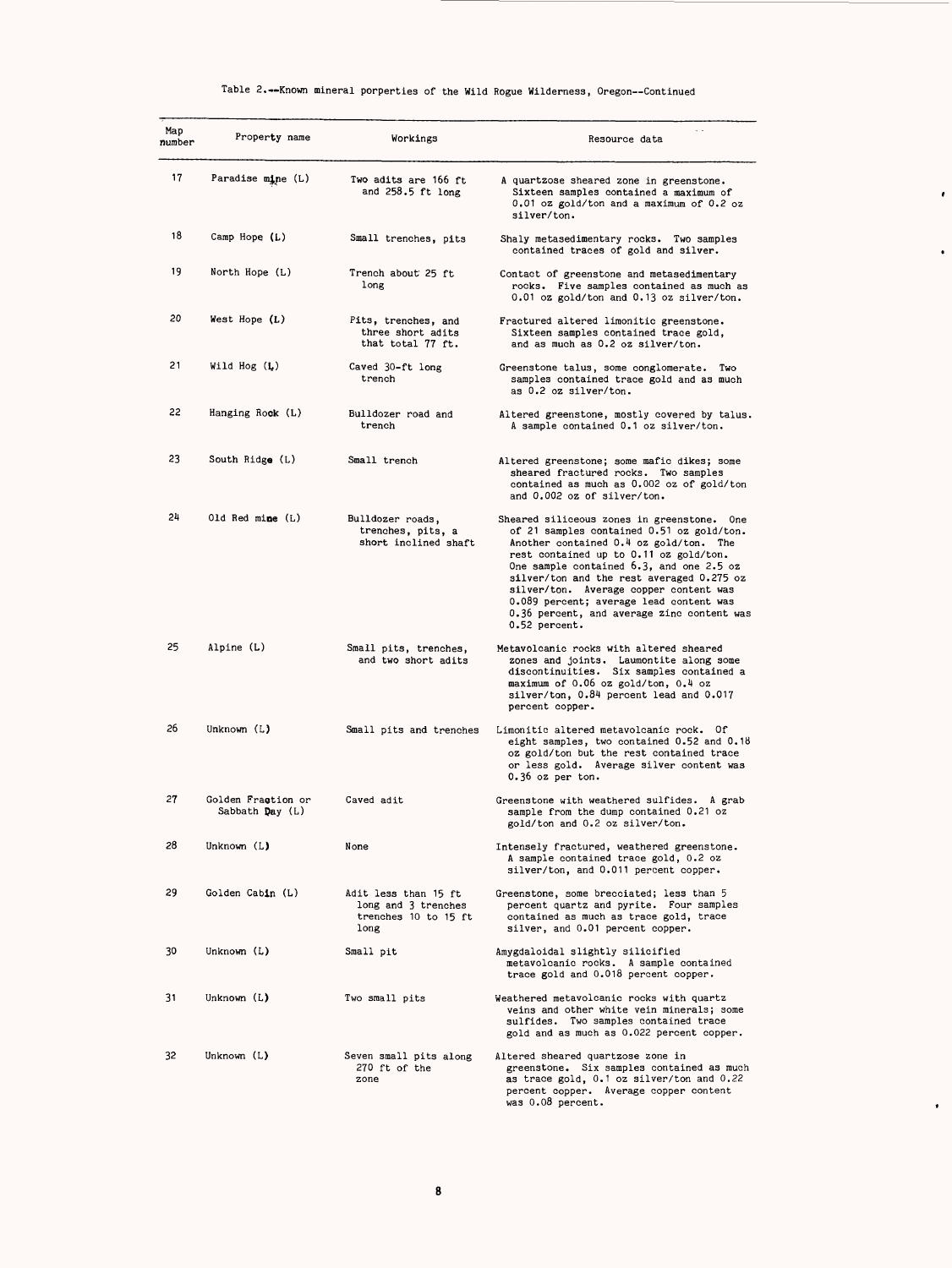$\mathbf{r}$ 

 $\ddot{\phantom{0}}$ 

 $\bar{\mathcal{A}}$ 

 $\bar{z}$ 

| Map<br>number | Property name                      | Workings                                                                                                   | Resource data                                                                                                                                                                                      |
|---------------|------------------------------------|------------------------------------------------------------------------------------------------------------|----------------------------------------------------------------------------------------------------------------------------------------------------------------------------------------------------|
| 33            | Donahue (L)                        | A few small pits and<br>trenches                                                                           | Greenstone with thin quartz veins. Two<br>samples contained a maximum of trace gold<br>and 0.2 oz silver/ton.                                                                                      |
| 34            | Tina H-Dinawadja<br>mines (L)      | Five adits which total<br>about 700 ft, one<br>caved adit, and<br>one inaccessible adit<br>in a cliff face | Altered sheared greenstone and quartz veins.<br>At least \$48,000 of gold produced.<br>Estimated resources of 600 tons containing<br>0.349 oz gold/ton and 0.6 oz silver/ton.                      |
| 35            | Unknown (L)                        | Small pit                                                                                                  | Fractured weathered metavolcanic rocks. A<br>sample contained trace gold, 0.221 percent<br>copper, 0.15 percent zinc, and 0.009<br>percent lead.                                                   |
| 36            | Borden (L)                         | Small caved pits                                                                                           | Greenstone. Two samples contained a maximum<br>of trace gold and 0.2 oz silver/ton.                                                                                                                |
| 37            | Mammoth mine (L)                   | Two adits which total<br>355 ft long, and<br>3 pits                                                        | Quartz veins in greenstone. Estimated<br>resources of 1,000 tons containing<br>0.76 oz gold/ton and 0.2 oz silver/ton.                                                                             |
| 38            | Mule Creek (P)                     | Small trenches, pits,<br>ditches, and<br>hydraulically<br>overturned workings                              | At least 4.28 oz gold produced from the West<br>Fork. Less than $1005000$ yd <sup>3</sup> contains less<br>than $0.02$ oz gold/yd <sup>3</sup> .                                                   |
| 39            | Unknown (L)                        | Small pit (?)                                                                                              | Limonitic greenstone. A sample contained<br>0.01 oz gold/ton and 0.01 oz silver/ton.                                                                                                               |
| 40            | Blue Bird (L)                      | Several small pits and<br>short adits, some<br>caved                                                       | Altered sheared quartzose volcanic rocks.<br>Eight samples contained as much as 0.28<br>percent copper, 0.053 oz silver/ton, and<br>$0.006$ oz gold/ton.                                           |
| 41            | Anderson Ranch<br>Bar(P)           | Small trenches and pits<br>possibly hydraulic<br>workings                                                  | Bench gravel at mouth of Mule Creek.<br>Thirteen placer samples contained an<br>average of 0.00007 oz gold/yd <sup>3</sup> .                                                                       |
| 42            | Victor 1 and 2 $(L)$               | Two subsurface workings<br>41.5 ft and 78.5 ft<br>long, and small pits                                     | Sheared altered zone in greenstone; minor<br>quartz. Of 11 samples, greatest silver<br>content was 0.2 oz/ton. Trace<br>gold and as much as 0.016 percent copper<br>were contained in the samples. |
| 43            | Rocky Bar Creek (P)                | None                                                                                                       | Recent creek gravels and small bench gravel<br>deposits. A placer sample contained<br>0.00014 oz gold/yd <sup>3</sup> .                                                                            |
| 44            | Nor <b>th</b> Mule Mountain<br>(L) | Small pit                                                                                                  | Alaskitic pegmatite in greenstone. One<br>sample contained a trace of gold.                                                                                                                        |
| 45            | Marial Bar (P)                     | Large hydraulic working                                                                                    | Bench gravel mostly mined out. Five placer<br>samples, contained an average of 0.0002 oz<br>gold/yd'.                                                                                              |
| 46            | Walker Bar (P)                     | Trenches and<br>hydraulic workings                                                                         | Bench gravel production of at least 41.31,02<br>gold. Estimated resource of 650,000 yd <sup>3</sup><br>containing $0.0007$ oz gold/yd <sup>3.</sup>                                                |
| 47            | Mule Mountain mine<br>(L)          | At least 800 ft of<br>underground workings                                                                 | Quartz veins in greenstone. At least 94.75<br>oz of gold and 8 oz of silver produced.<br>Resources of 20,000 tons are estimated to<br>contain 0.1 oz gold/ton and 0.07 oz<br>silver/ton.           |
| 48            | Burns Creek (L)                    | Small pits                                                                                                 | Metavolcanic rocks, some altered. Three<br>samples each contained less than 0.005 oz<br>gold/ton and less than 0.2 oz silver/ton.                                                                  |
| 49            | Quo Vadis mine (L)                 | Adit about 614 ft<br>long                                                                                  | A sheared quartz vein in greenstone.<br>Fifteen samples contained an average of<br>0.1 oz gold/ton and an average of 0.09 oz<br>silver/ton.                                                        |
| 50            | Milner No. $1(L)$                  | 126.5-ft adit and<br>drift; small pit                                                                      | Quartzose sheared zone in greenstone.<br>Twelve samples contained as much as<br>0.01 oz gold/ton, 0.3 oz silver/ton, and<br>0.17 percent copper.                                                   |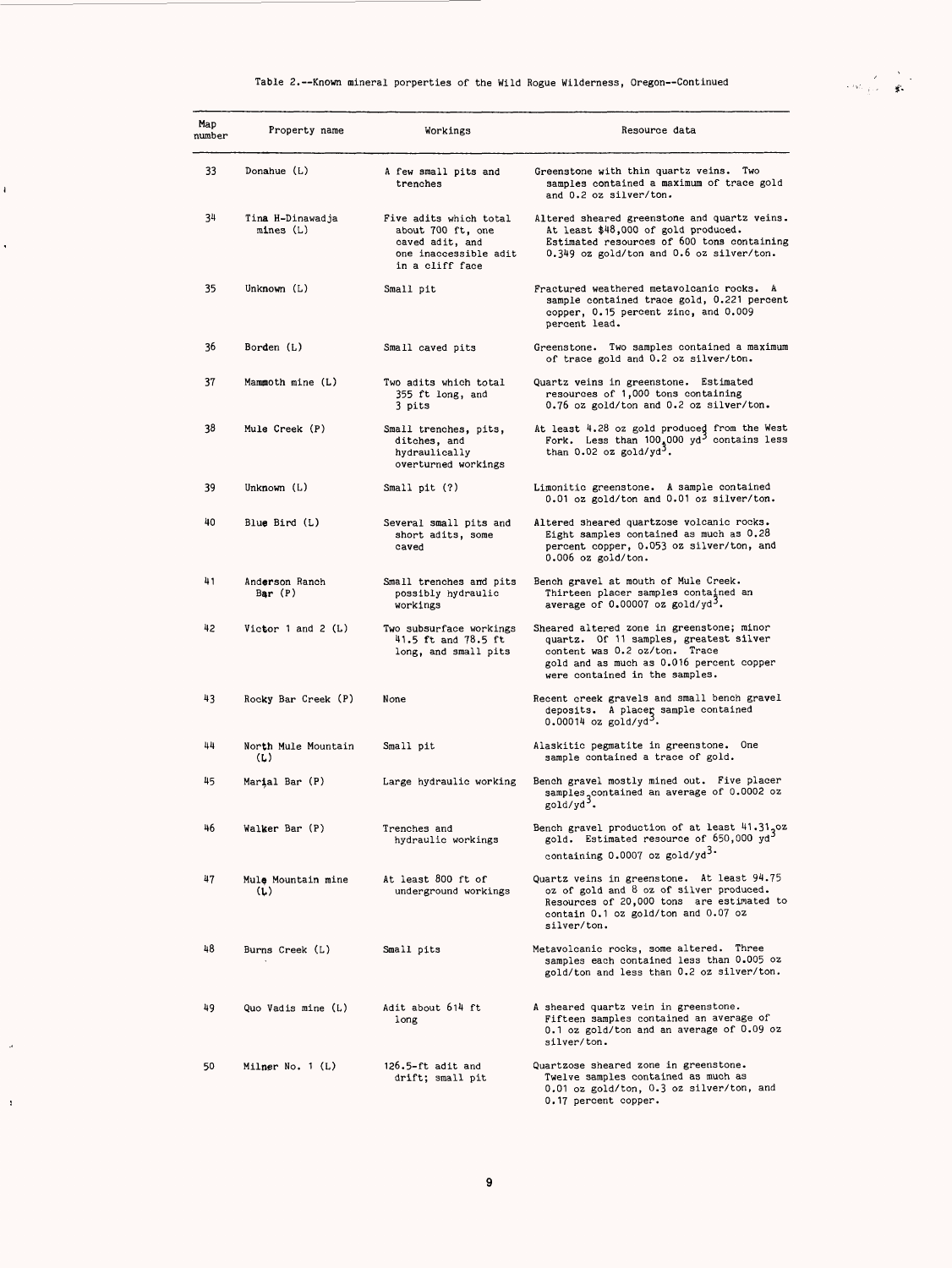| Table 2.--Known mineral porperties of the Wild Rogue Wilderness, Oregon--Continued |  |  |  |  |  |
|------------------------------------------------------------------------------------|--|--|--|--|--|
|------------------------------------------------------------------------------------|--|--|--|--|--|

 $\pmb{y}$ 

 $\ddot{\phantom{1}}$ 

t,

 $\pmb{\epsilon}$ 

| Map<br>number | Property name                      | Workings                                                                       | Resource data                                                                                                                                                                                                                                                                                                                                                        |
|---------------|------------------------------------|--------------------------------------------------------------------------------|----------------------------------------------------------------------------------------------------------------------------------------------------------------------------------------------------------------------------------------------------------------------------------------------------------------------------------------------------------------------|
| 51            | Keystone mine (L)                  | Three adits which total<br>179 ft, and several<br>small surface<br>excavations | Quartz vein system in greenstone. Quartz<br>veins as much as 3 ft thick along<br>a zone about 700 ft long. Seven<br>samples contained an average of 0.6 oz<br>gold/ton and 0.15 oz silver/ton.                                                                                                                                                                       |
| 52            | Blossom and Gleason<br>Bars (P)    | Hydraulic pits and<br>trenches                                                 | Estimated 40,000 $yd^3$ gravel<br>mined. Resources estimated at 210,000 yd <sup>3</sup><br>with 0.002 oz gold/yd <sup>3</sup> , 3,500 yd <sub>2</sub> with<br>0.004 oz gold $yd^3$ , and 45,000 $yd^3$ with<br>0.0001 oz gold/yd <sup>3</sup> .                                                                                                                      |
| 53            | Blossom and Gleason<br>Bars (L)    | Four short adits,<br>one flooded                                               | Shear zones in greenstone are at least 10 ft<br>thick, and at least 100 ft long, and<br>contain pyrite. An argillitized shear<br>zone extends up Burns Creek. Of 30 samples<br>taken, 25 contained up to 0.01 oz<br>gold/ton. One sample contained 0.068 oz<br>gold/ton and maximum silver content was<br>0.6 oz/ton. Maximum copper content was<br>$0.184$ percent. |
| 54            | Burns Creek (P)                    | None                                                                           | Modern-day and bench gravel from an area of<br>sedimentary rocks, sheared altered rocks,<br>and greenstone. One panned sample<br>contained one very fine gold flake another<br>contained no detectable gold.                                                                                                                                                         |
| 55            | Blossom Bar Creek (P)              | None                                                                           | Modern-day and bench gravel from an area of<br>sedimentary rocks, some sheared altered<br>rocks, and some greenstone. No detectable<br>gold was found in three panned samples.                                                                                                                                                                                       |
| 56            | Paradise Creek (P)                 | None                                                                           | Modern-day and bench gravel from an area of<br>sedimentary rocks and minor greenstone. A<br>panned sample contained no detectable<br>gold.                                                                                                                                                                                                                           |
| 57            | Paradise Bar (P)                   | W                                                                              | W                                                                                                                                                                                                                                                                                                                                                                    |
| 58            | Jackson Creek (P)                  | None                                                                           | Modern-day and bench gravel from an area of<br>sedimentary rocks. A panned sample from<br>near the water intake to Paradise Bar<br>Lodge contained no detectable gold. Three<br>panned samples from near the bridge over<br>Jackson Creek contained 0.0000047 -<br>$0.000019$ oz gold/yd <sup>2</sup> .                                                              |
| 59            | Half Moon Bar (P)                  | W                                                                              | W                                                                                                                                                                                                                                                                                                                                                                    |
| 60            | Devils Backbone (L)                | Small pits                                                                     | Pyrite and chalcopyrite in greenstone and<br>hornfels(?). Of five samples, one<br>contained 0.05 oz gold/ton. Two contained<br>0.11 and 0.59 percent copper.                                                                                                                                                                                                         |
| 61            | Sly For (L)                        | Small pits and a very<br>short adit                                            | Limonitic weathered siliceous zone in<br>greenstone. Two samples contained 0.04<br>and 0.07 oz gold/ton, and 1.4 oz<br>silver/ton.                                                                                                                                                                                                                                   |
| 62            |                                    | Recent Rogue River (P) Probable workings along<br>river                        | Estimated resources of 3,000,000 yd <sup>3</sup><br>containing 0.0005 oz gold/yd <sup>3</sup> .                                                                                                                                                                                                                                                                      |
| 63            | East Creek (P)                     | None                                                                           | Modern-day gravel and small bench gravel<br>deposits. Two placer samples contained no<br>detectable gold.                                                                                                                                                                                                                                                            |
| 64            | Brushy Bar Creek (P)               | None                                                                           | Modern-day and bench gravel from an area of<br>sedimentary rocks. A panned sample<br>contained no detectable gold.                                                                                                                                                                                                                                                   |
| 65            | Brushy Bar (P)                     | Ditches, trenches,<br>and pits                                                 | Estimated 45,000 $yd^3$ gravel mined.<br>Resources of at least $1,200,000 yd^3$<br>estimated. Gravel estimated to contain<br>0.0005 oz gold/yd <sup>3</sup> .                                                                                                                                                                                                        |
| 66            | South Sol <b>i</b> tude<br>Bar (P) | Pits, trenches, and<br>hydraulic workings                                      | Estimated 140,000 yd <sup>5</sup> gravel mined<br>and resources of $1,800,000$ yd <sup>3</sup> containing<br>0.0002 oz gold/yd <sup>3</sup> .                                                                                                                                                                                                                        |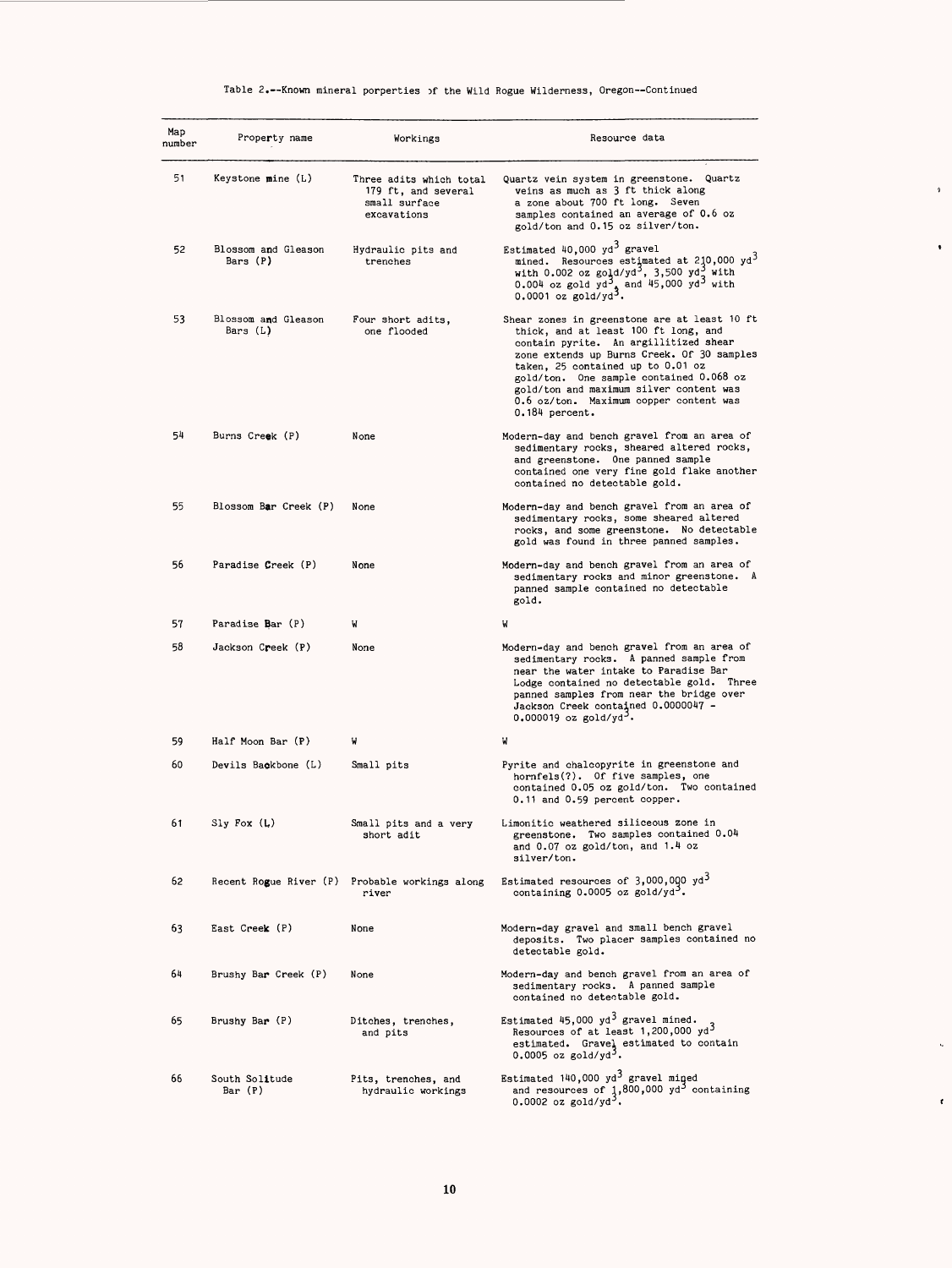| Map<br>number | Property name                | Workings                                                 | Resource data                                                                                                                                                                                                                                                                               |
|---------------|------------------------------|----------------------------------------------------------|---------------------------------------------------------------------------------------------------------------------------------------------------------------------------------------------------------------------------------------------------------------------------------------------|
| 67            | North Solitude<br>Bar (P)    | Pits, trenches, ditches,<br>and hydraulicked<br>workings | Bench placer. Estimated production of about<br>70,000 yd <sup>5</sup> containing 0.0003 ox gold/yd <sup>5</sup><br>and $20,000 \text{ yd}^3$ containing $0.0001$ oz<br>gold/yd <sup>3</sup> . Estimated resources are 240,000<br>yd <sup>3</sup> containing 0.001 oz gold/yd <sup>3</sup> . |
| 68            | North Solitude<br>Bar(L)     | Two small pits                                           | Sheared pyritic lenses in greenstone are a<br>few feet thick and at least 100 ft long.<br>Four samples contained, at most, a trace<br>of silver.                                                                                                                                            |
| 69            | Tate Creek (P)               | None                                                     | Modern-day and bench gravel derived from<br>sedimentary rocks. A panned sample<br>contained 0.0000079 oz gold/yd'.                                                                                                                                                                          |
| 70            | Tate Creek Bar (P)           | Pits, trenches, and<br>ditches                           | Bench gravel. Estimated production of<br>15,000 $yd^3$ and resources of $480,000 yd^3$<br>containing $0.0002$ oz gold/yd <sup>3</sup> .                                                                                                                                                     |
| 71            | Tacoma Rapids Bar<br>(P)     | Ditches or gulches<br>15 to 30 ft<br>wide                | Bench gravel. 10.01 oz gold in<br>1912 and 2.59 oz gold in 1935<br>produced from this arga. Estimated<br>resource of 90,000 $yd^3$ containing 0.002 oz<br>gold/yd <sup>3</sup> .                                                                                                            |
| 72            | Clay Hill Creek (P)          | W                                                        | W                                                                                                                                                                                                                                                                                           |
| 73            | Clay Hill Bar (P)            | W                                                        | W                                                                                                                                                                                                                                                                                           |
| 74            | South Clay Hill<br>Point (P) | Pits, trenches, ditches,<br>and hydraulic workings       | Bench gravel. Estimated production of<br>$304000$ yd <sup>3</sup> mined and resources of 30,000<br>yd <sup>3</sup> . Gravgl estimated to contain 0.00003<br>oz gold/yd <sup>3</sup> .                                                                                                       |
| 75            | Unnamed Bench (P)            | None                                                     | Bench gravel, landslide, and slgpewash<br>deposits. About 3,000,000 yd'. One<br>placer sample contained no gold, but<br>another contained 0.00041 oz/yd <sup>3</sup> .                                                                                                                      |
| 76            | Fall Creek (P)               | None                                                     | Modern-day creek and small bench gravel<br>deposits. A placer <sub>p</sub> sample contained<br>0.000011 oz gold/yd".                                                                                                                                                                        |
| 77            | Flora Dell Creek (P)         | None                                                     | Modern-day and bench gravel from an area of<br>sedimentary rocks. A panned sample<br>contained 0.000089 oz gold/yd <sup>-</sup> .                                                                                                                                                           |
| 78            | Flea Creek (P)               | None                                                     | Modern-day and bench gravel from an area of<br>sedimentary rocks. A panned sample<br>contained 0.00001 oz gold/yd <sup>3</sup> .                                                                                                                                                            |
| 79            | Hicks Creek Bar (P)          | Trenches, pits, and<br>ditches                           | Estimated 30,000 $yd^3$ gravel mined.<br>Estimated resources of 800,000 $yd^3$ .<br>Gravel estimated to contain 0.0003 oz<br>gold/yd <sup>3</sup> .                                                                                                                                         |
|               | Hicks Creek (P)              | None                                                     | Modern-day and bench gravel from an area of<br>edimentary rocks. A panned sample<br>contained no detectable gold.                                                                                                                                                                           |
| 81            | Slide Creek Bar (P)          | W                                                        | W                                                                                                                                                                                                                                                                                           |
| 82            | Slide Creek (P)              | W                                                        | W                                                                                                                                                                                                                                                                                           |
| 83            | Dans Creek Bar (P)           | Small trenches and<br>ditches                            | Bench and modern-day gravel, affected by<br>landsliding and slopewash. Five placer<br>samples from benches at or near the mouth<br>of Dans Creek contained an average of<br>$0.0000013$ oz gold/yd <sup>3</sup> .                                                                           |
| 84            | Dans Creek (P)               | None                                                     | Modern-day and bench gravel from an area of<br>sedimentary rocks. Some landsliding has<br>affected the area.<br>A panned gample<br>contained 0.000499 oz gold/yd <sup>3</sup> .                                                                                                             |
| 85            | Watson Creek (P)             | None                                                     | Modern-day creek and small bench gravel<br>deposits. A placer sample contained<br>$0.00068$ oz gold/yd <sup>3</sup> .                                                                                                                                                                       |

# Table 2.--Known mineral porperties of the Wild Rogue Wilderness, Oregon--Continued

 $\overline{\phantom{a}}$ 

 $\overline{\phantom{a}}$ 

 $\sim$ 

 $\bar{\gamma}$ 

 $\bar{\mathbf{r}}$ 

 $\boldsymbol{\beta}$ 

 $\hat{\mathcal{L}}$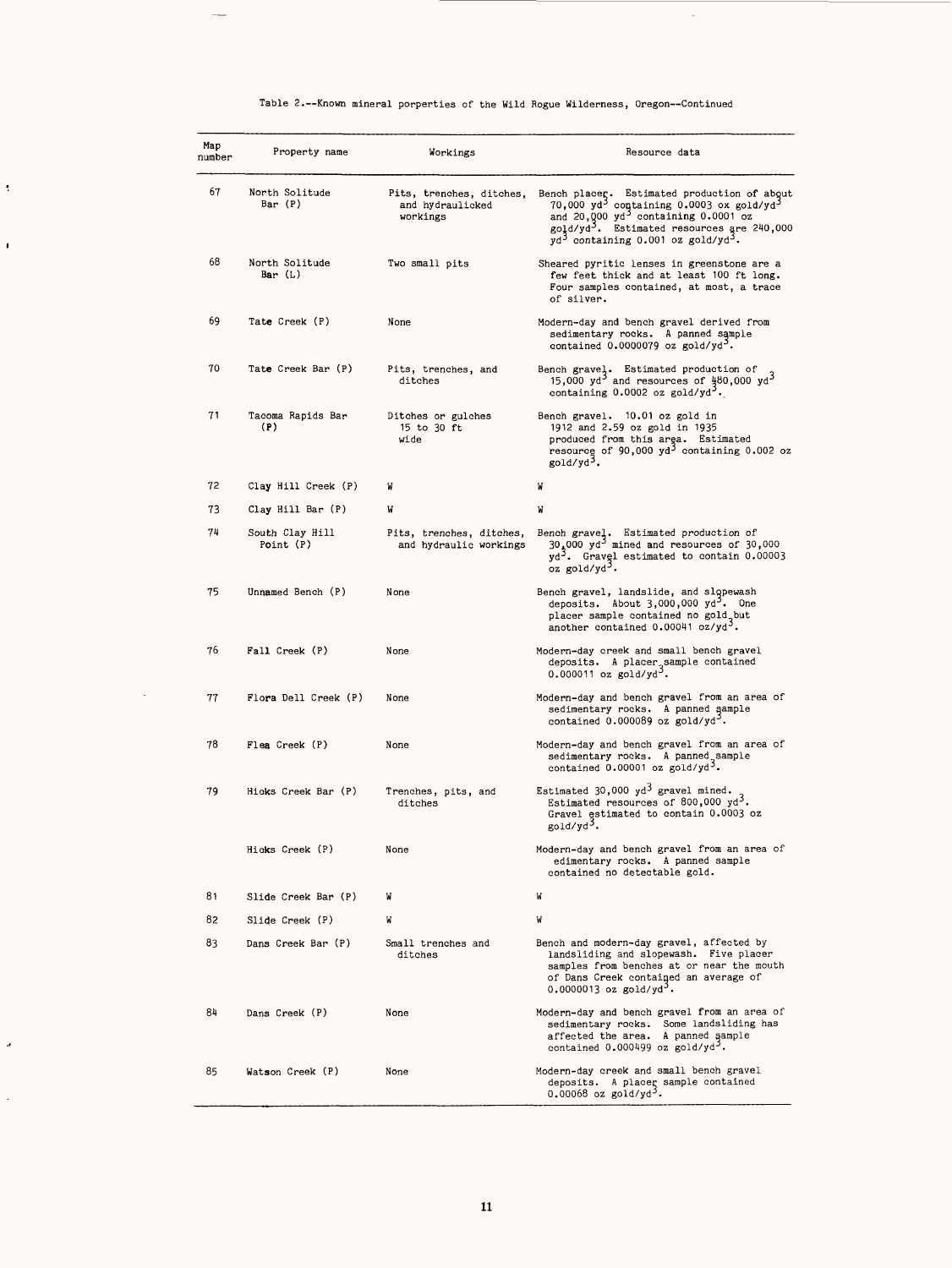

Figure 1.--Location of Wild Rogue Wilderness (NF105), southern Oregon.

 $\epsilon$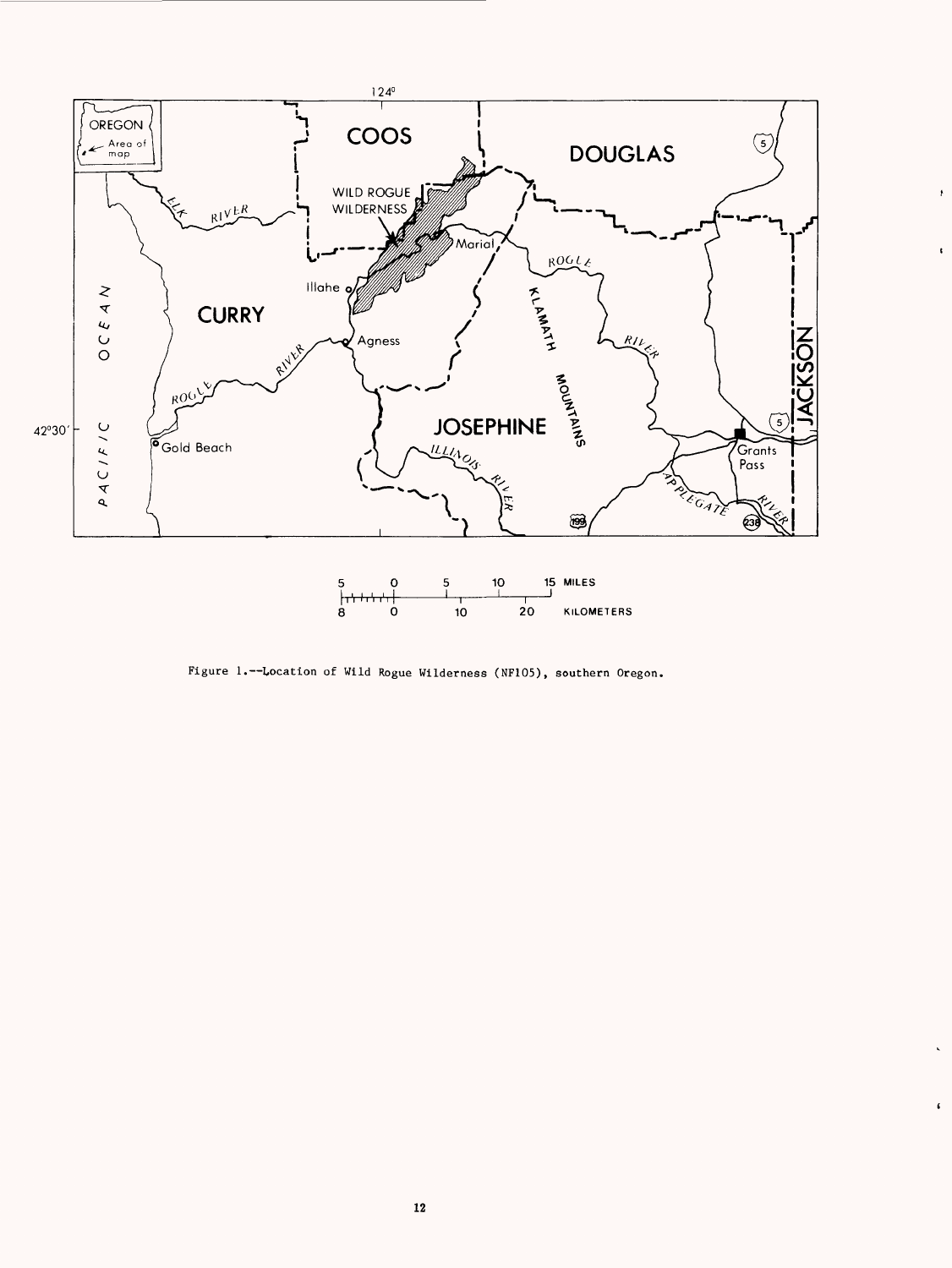

Figure 2. Simplified geologic map for Wild Rogue Wilderness (modified from Gray and others, 1982).

 $\mathcal{A}$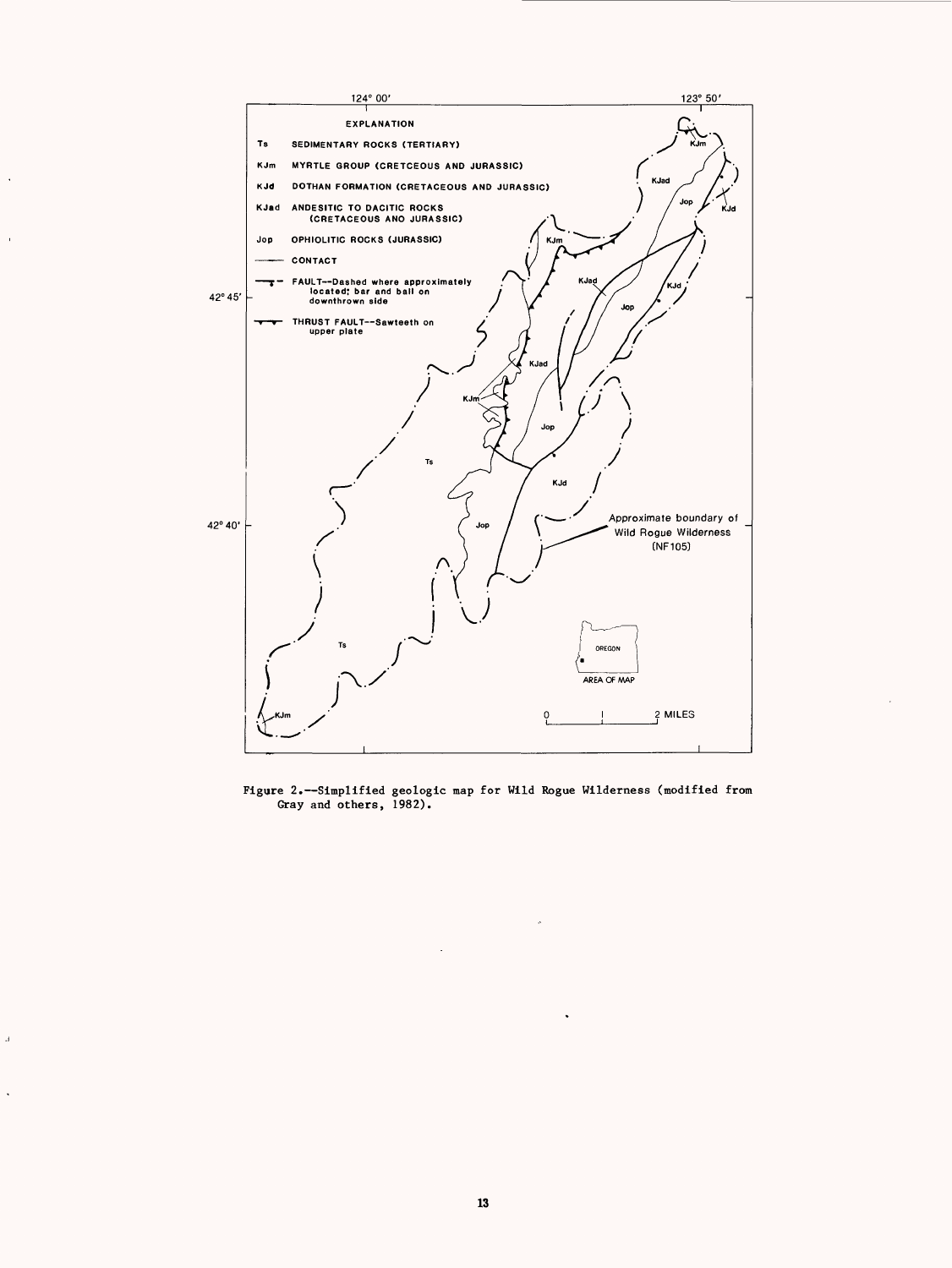

 $\mathbf{r}$ 

 $\bar{\mathbf{L}}$ 

 $\bullet$ 

Figure  $3$ .--Mines and prospects in and near the Wild Rogue Wilderness, Oregon. Names and descriptions are in table 2.